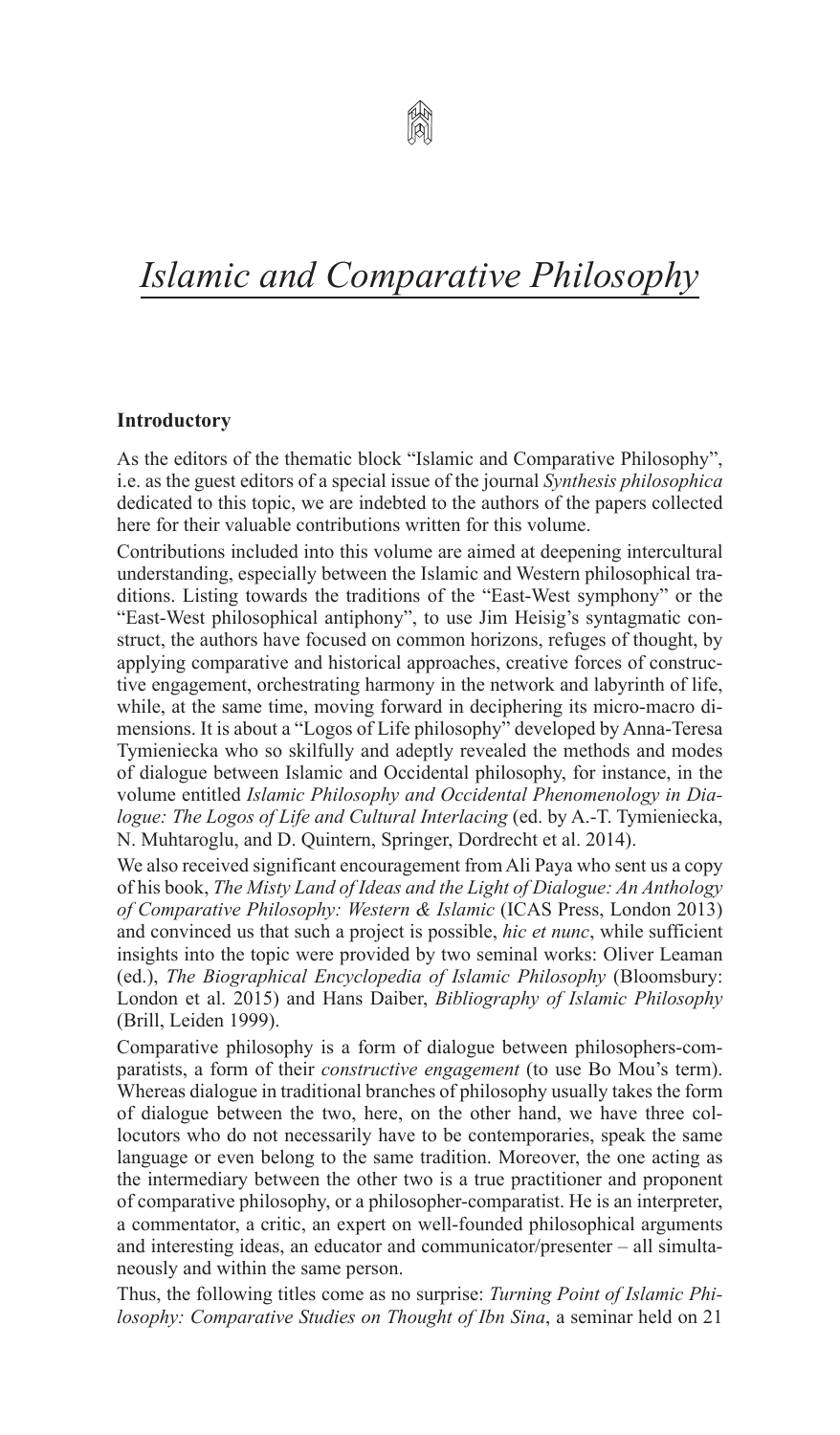December 2013 at the University of Tokyo with the participation of Haruo Kobayashi (Tokyo Gakugei University), Toshiharu Nigo (Kyoto University), and Hidemi Takahashi (University of Tokyo); *Philosophy East / Philosophy West: A Critical Comparison of Indian, Chinese, Islamic, and European Philosophy*, an amazing book edited by Ben-Ami Scharfstein (Oxford University Press, New York 1978); *The Epistemology of Comparative Philosophy: A Critique with Reference to P. T. Raju's Views* by Joseph Kaipayil (Centre for Indian and Inter-Religious Studies, Rome 1995); *The Problem of Definition in Islamic Logic: A Study of Abū Al-Najā Al-Farīd's "Kasr Al-Mantiq" in Comparison with Ibn Taimiyyah's "Kitāb Al-Radd Alā Al-Manṭiqiyyīn"* by Zainal Abidin Baqir (International Institute of Islamic Thought and Civilization, Kuala Lumpur 1998); and others. Viewing this all from a different perspective, it is also no wonder to see the emergence of works such as those by late professor Čedomil Veljačić's daughter, Snježana Veljačić-Akpınar, *Buddhist Meditations on Islamic Contemplative Paths: Less Traveled Roads & Abandoned Junctions* (Dharma Realm Buddhist University, Ukiah, CA 2015); "Some Common Features of Islam and Buddhism: A Conversation with Snježana Akpınar and Alex Berzin", a somewhat revised version of "The Dharma of Islam: A Conversation with Snježana Akpınar and Alex Berzin" (*Inquiring Mind*, vol. 20, no. 1, Fall 2003).

Also worth noting are the words of caution by Seyyed Hossein Nasr – arguably the leading Muslim scholar of our time and professor at the George Washington University, published in the most prestigious comparative philosophy journal ("Conditions for Meaningful Comparative Philosophy", *Philosophy East and West*, Vol. 22, No. 1, January 1972, pp. 53–61) – that it is impossible to compare everything or to draw any sort of correlations(i.e. the warning concerning the fundamental distinction between Eastern metaphysics and modern philosophy). However, the process of cultivating comparative philosophy in the field of Islamic philosophy is surely needed for a better understanding of the West, on the one hand, and the structure of Islamic thought, on the other. Comparative methods can significantly help in refuting misconceptions about Islamic philosophy as being no more than a phase in the transmission of Greek ideas to the West. It is for this reason precisely that the comparative approach deserves to be applied to Islamic tradition for its numerous practical benefits, but also because it can largely expand our comprehension of aspects that remained unexplored and/or were pushed to the side-lines.

Comparative philosophy is an ambitious, but a historically necessary project for establishing a critical discourse between different philosophical systems and scholars belonging to these different cultures and traditions, and it is aimed at broadening the philosophical horizons and possibilities for understanding. Comparative philosophy has the special task of establishing international peace and understanding in a specific, practical manner, but at the same time an intellectual endeavour within multicultural communities. Therefore, we consequently speak of an intercultural, transcultural or global philosophy which exhibited a variety of objectives, methods, and styles through the course of its history. It is assumed that by means of such scrutiny we can attain openness to develop new and better forms of philosophical understanding, which is a mega-trend in philosophy today and primarily aims at redefining the definition of philosophy itself and developing awareness of the need for inter-traditional, intercultural, inter-system, integrative and global studies, or, in the case of Southeast Europe, ascending above the mad obsession with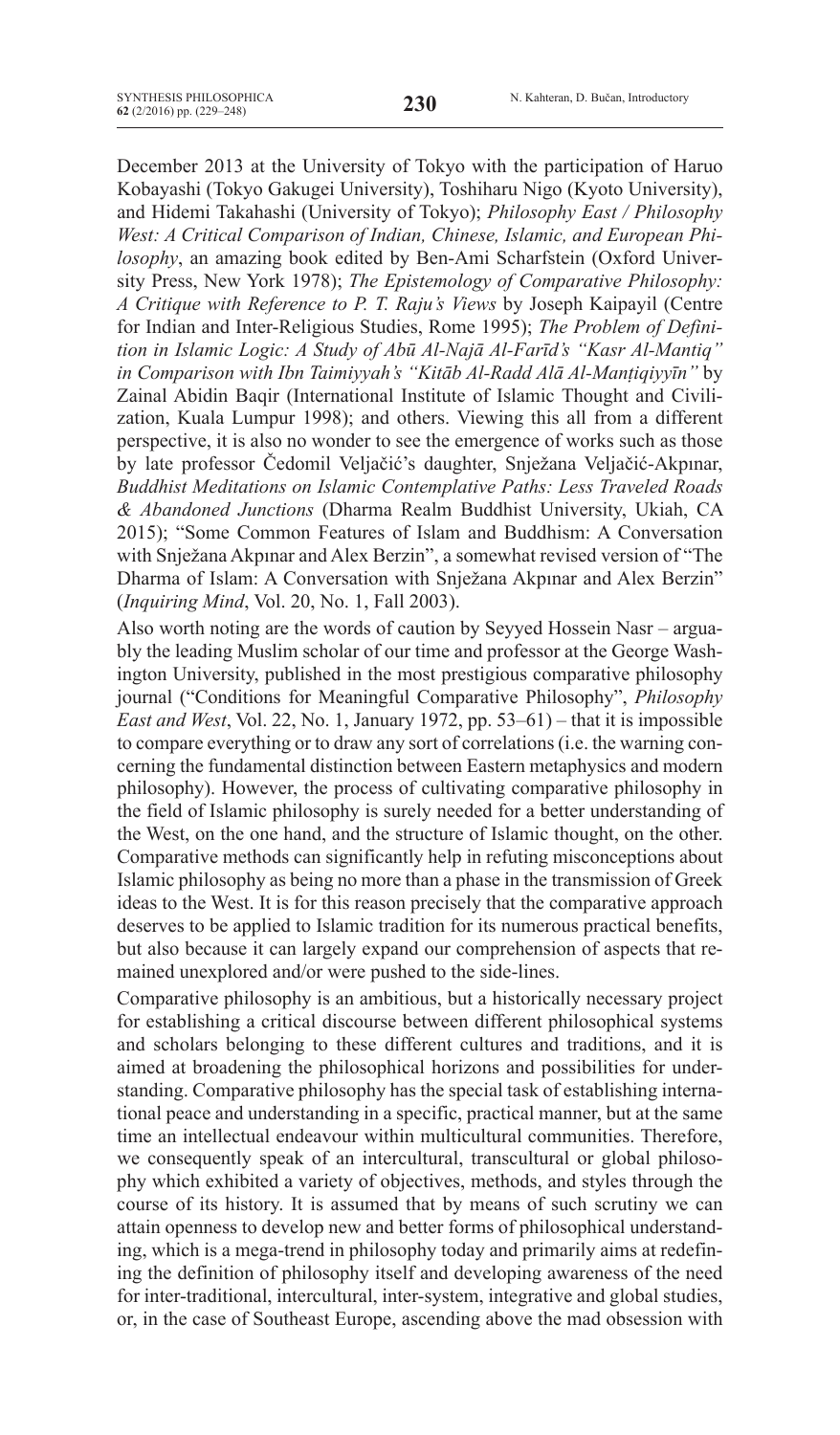the ethnic, i.e. beyond the prevalent cult of nation. Instead of borders and divisions, the authors of contributions in this volume strive towards remaining at the "cross/roads", i.e. climbing the steep "cliffs of the soul", the "Himalayas of the soul" (Čedomil Veljačić's terms), to which their works earnestly invite us and intellectually seduce, as well as towards our aspirations to once again become a part of the democratically developed world where multicultural societies are the norm, rather than remaining obsessed with and stuck in the trap of ethnocentrism.

It is for these reasons that in our Mediterranean basin the Islamic cultural world carries such great importance; this third forgotten link between the European and the Islamic world, as opposed to fanatical absolutism, with all its diverse and specific cultural contexts and fully aware of the responsibility for the multicultural world, a society based on human dignity where articulation is achieved through dialogue, an entire intellectual, cultural-spiritual world of the East and West – with the idea of philosophical resonance and complementarity of different philosophical positions at its core, or rather, our care for a discourse rid of domination in the dialectics of intercultural logos.

\* \* \*

"An Introduction to the Comparative Study of Indian and European Philosophy" is the introduction to **Čedomil Veljačić**'s (1915–1997) doctoral thesis defended at the University of Zagreb in 1962 under the title *Komparativno proučavanje indijske i evropske filozofije* (*Comparative Investigation of Indian and European Philosophy*), which was never published. It is preceded by the article "Čedomil Veljačić and Comparative Philosophy", written by his daughter **Snježana Veljačić-Akpınar** (who also translated Veljačić's text into English), which represents an introductory note to Veljačić's text. Both texts are reasonably chosen as opening chapters of this special issue of *Synthesis philosophica*, because they preserve historical memory of this philosopher-comparativist and perennial thinker. All scholars in the countries of former Yugoslavia are indebted to Čedomil Veljačić and his legacy in Eastern, comparative, and perennial philosophy. It is quite obvious that, according to his approach to the study of Buddhist and Asian cultures in general, Veljačić was primarily a comparative philosopher. On the occasion of the centenary of Veljačić's birth, we would like to remind ourselves and international colleagues in these fields that it is really worth revisiting his "Introduction to the Comparative Study of Indian and European Philosophy", not only in order to attempt to place a bookend on Veljačić's life, but also to assess his interaction with contemporary philosophical currents. The concluding statement of his *Crossroads of Asian Philosophies* (*Razmeđa azijskih filozofija* I–II, Sveučilišna naklada Liber, Zagreb 1978) argues that: "There is a philosophy which cannot be thought unless it is lived." He was a living example of this kind of philosophy, as were his successors Rada Iveković, Mislav Ježić, and Dušan Pajin.

The paper "How Constructive Engagement in Doing Philosophy Comparatively Is Possible" by **Bo Mou** should be placed within the context of his earlier work on the same issue. Unfortunately, this context is not well known to the general public, but regardless, by reading this text one can form an opinion about the value and importance of the author's approach and theses. The author's ambition is to point out what he thinks are adequate conditions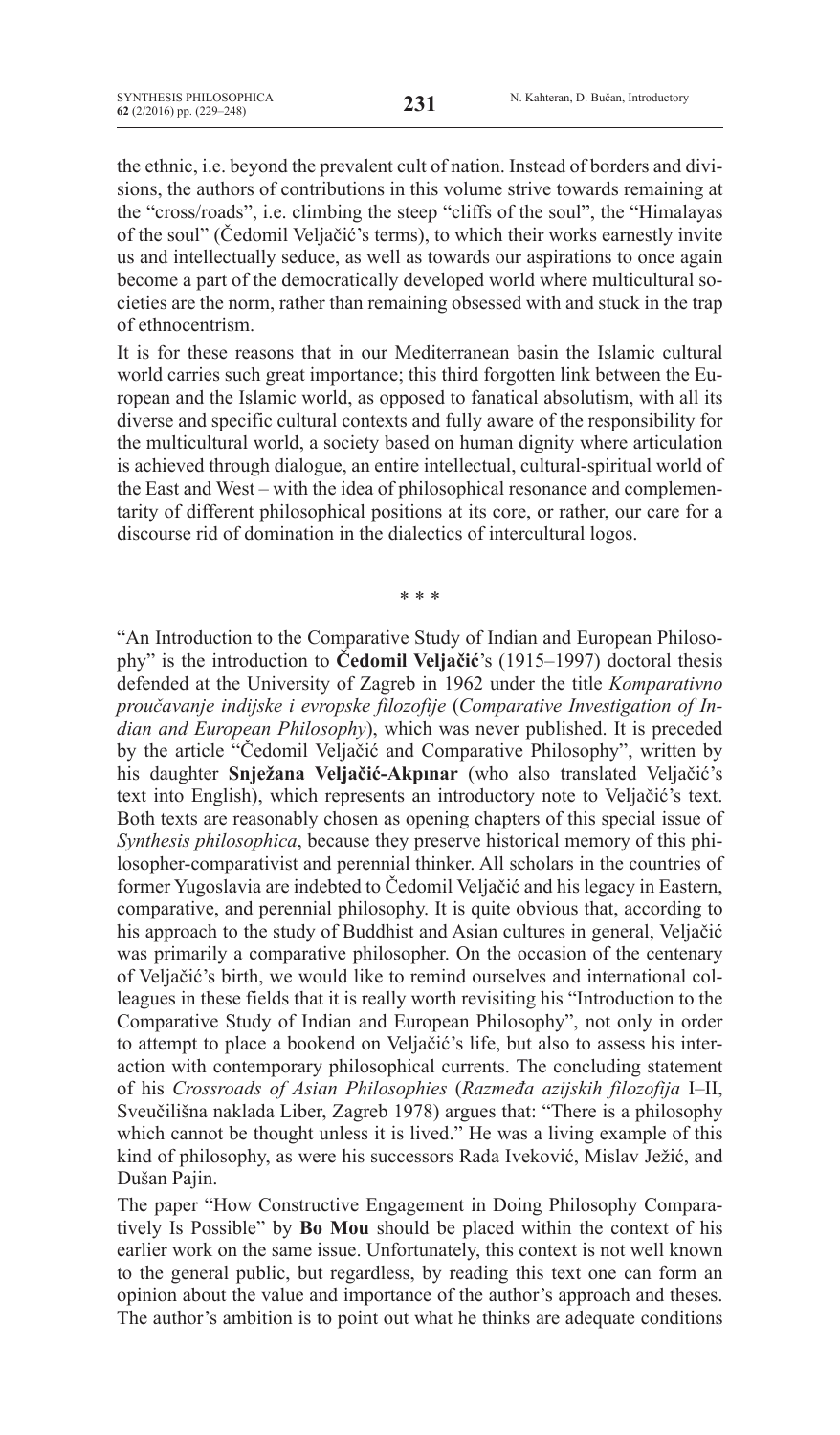that make a constructive engagement out of the "doing philosophy comparatively". It should be said that one can *a priori* accept this ambition as valid and justified; the final judgment should depend on accepting or not accepting the author's vision of adequate methods in approaching different texts or ideas belonging to different philosophical and/or cultural traditions and contexts in a comparative way. The author, in his meticulously elaborated paper, lays out principles, methods, and conditions for an adequate way of "doing philosophy comparatively", and illustrates his methodological "system" of comparing philosophical ideas pertaining to different traditions with examples that help the reader to understand the author's methodological approach. The author's "network" of principles, methods, and conditions represent a logical whole. The purpose of this is to reach a situation in which distinct approaches in philosophy "can constructively talk to each other" and through this dialogue "make a joint contribution to the development of philosophy". So as not to burden the reader of this review with the detailed presentation of Bo Mou's construction of adequate methodology, we believe that it is essential to proceed directly to "passing judgment" on the value of this paper. Is it convincing enough in making the reader accept the author's view of adequate methods in approaching texts or ideas belonging to different philosophical traditions? The answer to this question is definitely affirmative. It could be said that the methodology the author of the paper advocates imposes itself as something that stands to reason, something that is a matter of course – its adequacy lays in complying with the matter itself. The author's merit lays primarily in the very complete way in which he elaborates the principles, methods, and conditions that make up a complete methodological whole. And if the goal of comparing philosophical texts that belong to different cultural and philosophical traditions is to reveal and expose the possibility of their joint contribution to philosophy, Bo Mou's methodology of "doing philosophy comparatively" is undoubtedly very valuable.

**Ali Paya**'s paper "Muslim Philosophies: A Critical Overview", as the very title suggests, presents an overview of Muslim philosophies, which, for the reader who does not have a deeper familiarity with Islamic (or Muslim) philosophy, can be of great interest and usefulness. The reader who is familiar with general insights into Islamic philosophy will probably be fascinated by the critical dimension of the paper, also announced in its title. It should be said that to present an overview of such a rich tradition and legacy that fall under the notion of Islamic philosophy is almost an impossible task, and it is obvious that Paya's paper has no such ambition. Bearing this in mind, one has to say that the overview presented in it successfully points out some of the main achievements and acquirements of that tradition and legacy. Still, one is tempted to say that the author did not pay sufficient attention to a specific corpus of Islamic philosophy which undoubtedly deserves attention – to great philosophers of Western Islamdom. These philosophers (e.g. Ibn Baǧǧa, Ibn Ṭufayl, Ibn Rušd)\* are only mentioned, so that it could be said that there is a certain bias in favour of the philosophers of Eastern Islamdom. However, such an objection cannot minimize the value of the paper – it is still a very interesting and useful paper. The most interesting element of the paper is the part in which the author gives a

The editors respected each author's choice of transcription/transliteration, which resulted in different modes of transcription/transliterati-

\*

on in different papers; for example, Ibn Bāğğa and Ibn Bajjah, Ibn Rušd and Ibn Rushd, Ibn Ḫaldūn and Ibn Khaldun, etc.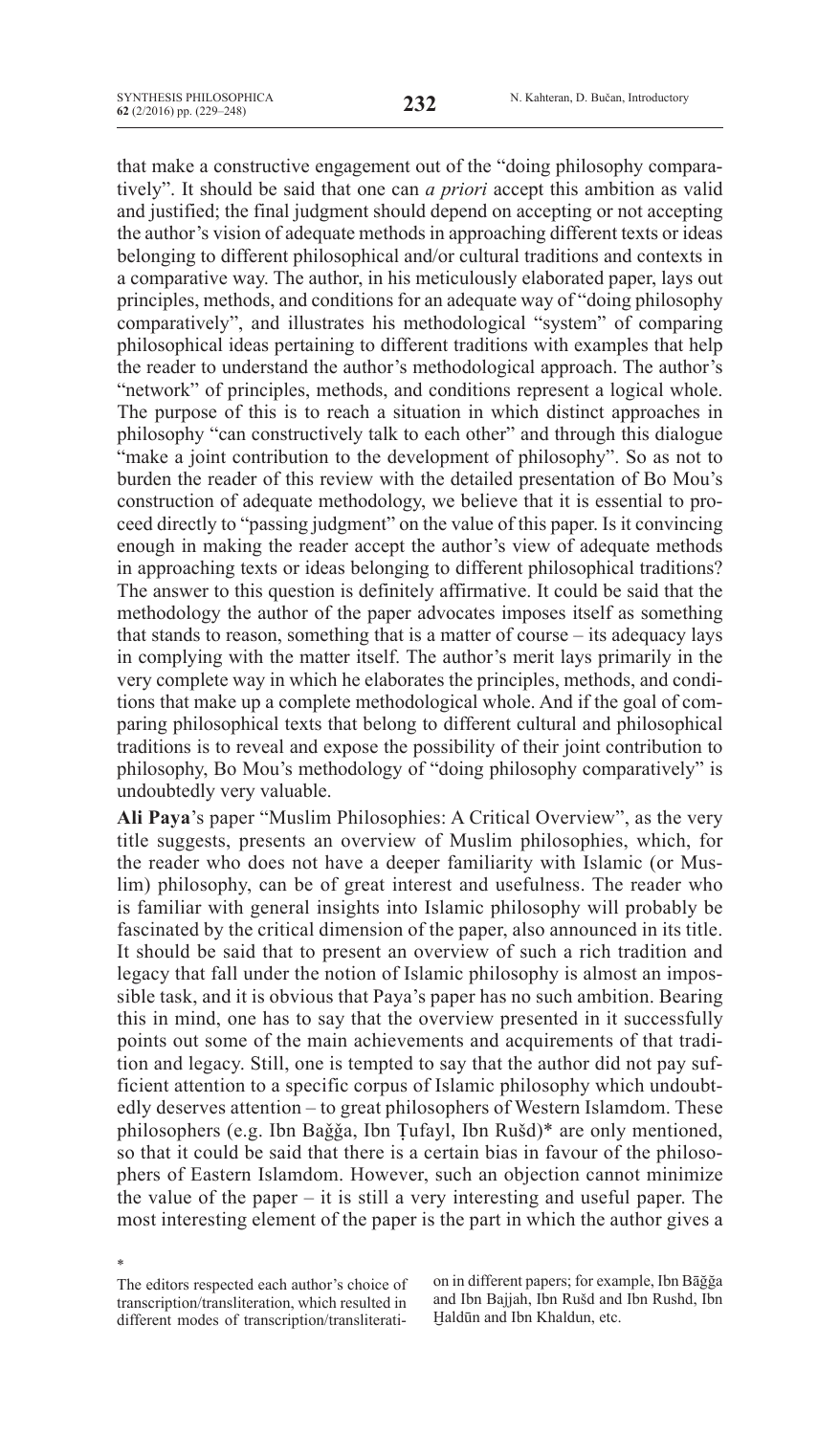general presentation of two major developments in traditional Islamic philosophy of the 20th century (section VI of the paper) and the part in which the shortcomings of traditional Islamic philosophy are presented (section VII of the paper). (One can only regret, again, the absence of such a perspective on 20th century philosophical production in Arab countries.) Very pertinent is the author's discussion of the possible further development of Islamic philosophy; on its future. Here one feels that the author "has struck the chord" by stressing the need for "reconnection" with science, as well as stressing the need for encouragement and enhancement of the spirit of critical and rational thinking and openness to ideas and views developed in other cultures. In conclusion, it should be said that Paya's paper deserves full attention, because it is based on a broad insight into what is called Islamic philosophy.

As for **Nader El-Bizri**'s paper "*Falsafa*: A Labyrinth of Theory and Method", the author's main concern is how to make studying *falsafa* fruitful in the contemporary context. This is why the paper is mostly dedicated to discussing methods (and the principles of methods) of approaching *falsafa* in a contemporary way. El-Bizri's goal is to define the path for a renewal of possible influence of classical *falsafa* texts through philosophizing; this being the only way to recognize its universal value, beyond any ideological, sectarian, or any other listing. The author starts by explaining the way this "heritage" lives on for us, stressing that "what survives as a trace from a past origin in our lifeworld belongs essentially, not only to the context from which it originated, but also communicates constellations of meaning that inhere in our own world". He states its goal as follows: "our intention is to be proactive in the production of knowledge in view of founding new directions in philosophizing that may in part benefit from renewing the impetus of *falsafa*". In order to achieve that he stresses the importance of historical philosophemes being critically analysed with a sense of presentism and beyond the limitations of historicism. Studying *falsafa* should mean philosophizing, and it will be philosophizing only if the past (i.e. *falsafa*) acquires its meaning in our present-lived experiences. This is possible because "what survives as a trace from a past origin in our *life-world* belongs essentially not only to the context from which it originated, but also communicates constellations of meaning that inhere in our own world". This is the principle that has to be taken into account if a (philosophically) fruitful approach to *falsafa* is intended, because – as he puts it – "we are all marked by modernity, and not simply culturally, but more essentially […] even if we claim to be traditionalists". The question of real renewing *falsafa* as an inherited tradition cannot be readily undertaken along the pathways that have been followed hitherto by revivalists, reformists, activists, or intellectuals who viewed heritage as a source of inspiration for thought in the modern era", but by approaching it in a manner that could "inform our contemporary intellectual concerns". The universal value of the *falsafa* heritage should be deciphered through renewal of philosophizing *per se*, not through a philologist and historicist approach to it. This means that the traditional and the modern should be "co-entangled in thinking". El-Bizri sees several hindrances to the appliance of that principle: historical (i.e. positing *falsafa* as exclusively mediaeval), cultural (i.e. assuming that *falsafa* is oriental), textual/archival (i.e. studying texts exclusively as codices, manuscripts, epistles), and seeing the *falsafa* as "Islamized" (i.e. resisting the 'contamination' of traditionalist Islamic legacy by non-Islamic philosophical sources). In an approach to the *falsafa* legacy one should be aware that *falsafa* was animated by *tafalsuf*,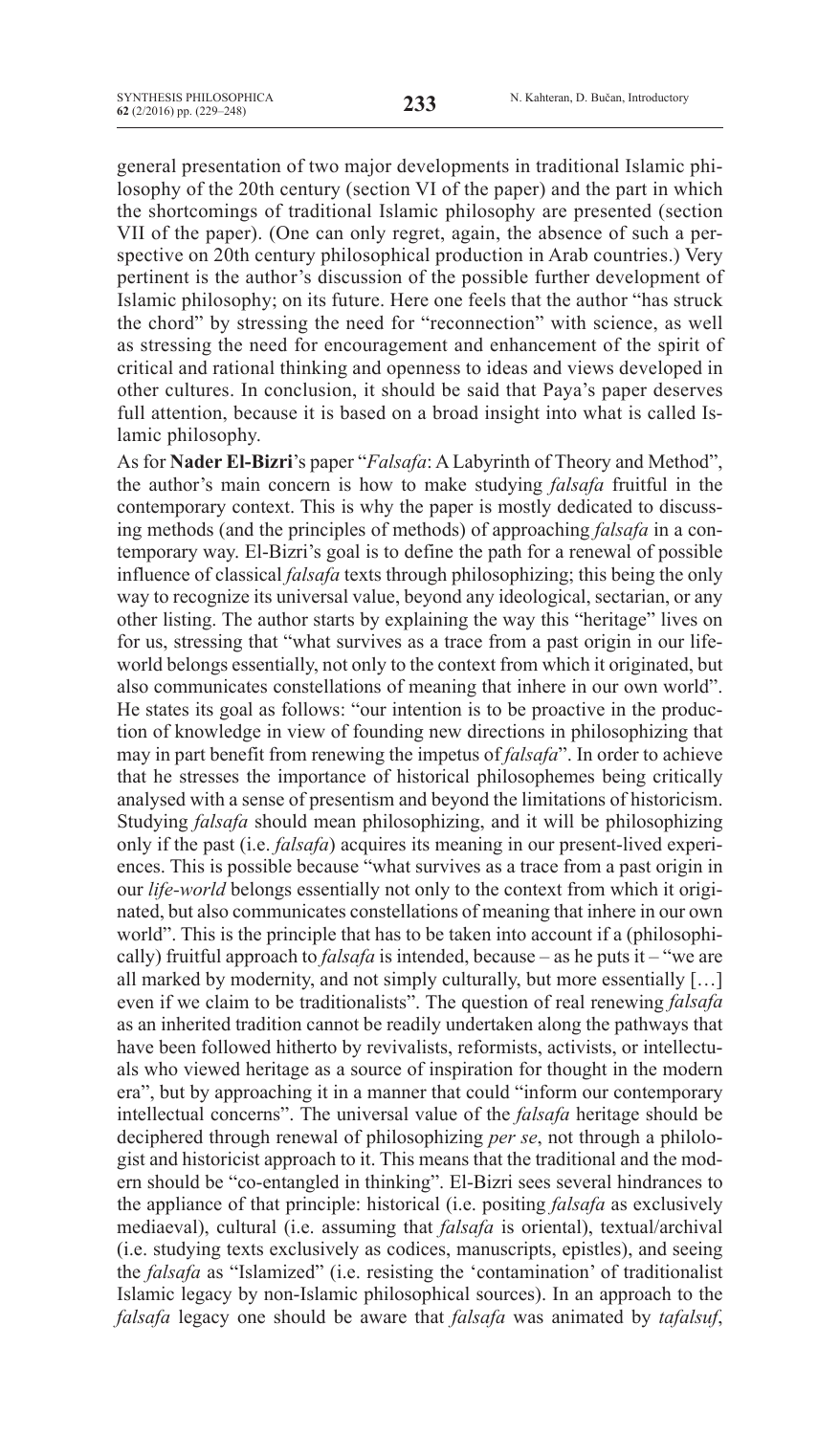i.e. that it is philosophizing. That is why the contemporary "epistemological, ontological, or logical trajectories" should be contexts for rethinking and fruitfully reviving ideas and leitmotifs of the historic legacy of *falsafa*. If such a heritage is still the source of cultural inspiration for a number of (Muslim) communities which in many ways still shapes some of their outlooks on the universe, their understanding of the truth, of the good, of beauty, of justice in governance, this intellectual heritage should not be approached trough "the narrow channels of academic expertise in documenting and curating". In a word, El-Bizri advocates critical engagement when analyzing Islamic philosophical legacy by looking for the "potential connection of their fundamental elements with contemporary concerns in thinking and practice". The author also exposes principles for comparative inquiries. When concerning oneself with the history of ideas in Islam, the linguistic and conceptual transmission from Greek into Arabic should be taken into account. Not only that, but the process of transmissions from Arabic into Latin as well. Such should be the procedure that defines the context for the comparative study of texts and of intercultural adaptations. For example, if the object of such a comparative study is Ibn Sina or Ibn Rushd, it should be compared with its Greek predecessors. But comparative inquiry has a role in the contemporary reading of *falsafa* as well. The author takes the example of Avicenna's analysis of the modalities of being in terms of necessity, contingency and impossibility. It can be approached by ignoring its roots in the emanation theory, or by ignoring the casual connections and movement from potentiality into actuality, or  $-$  as the author puts it – without being constrained by conceptual structures that belong to scholastic thought and mediaeval outlooks on reality; instead it can be "undertaken in terms of critically rethinking Heidegger's critique of metaphysics by studying the ontology of Avicennism, and surpassing both towards a new direction in ontological thinking that does not fetishize its sources". This is an example of what the contemporary re-thinking of *falsafa* according to El-Bizri should be. Reading a classical text is in itself interpreting. But, in reading, one accompanies the act of reading with one's prior knowledge, which means that the meaning of what is being read arises integrated within "our configurations of knowledge, comprehension, and lived experience". As the author says: "We are mortals who gather the fragments of worlds that passed, which leave their traces as inherent things in our own worldliness and destine them to posterity through the way we handle them in our being-in-the-world." What is important is that a text which we approach as legacy "is revealed as being meaningful to us", that "it speaks to our consciousness, to our epistemic preoccupations, cognitive frames of mind". That should be the real goal of approaching and studying *falsafa* in a fruitful way. El-Bizri's paper provides the reader with the principles and methods for achieving this goal.

**Osman Bakar**'s paper ("Towards a New Science of Civilization: A Synthetic Study of the Philosophical Views of al-Farabi, Ibn Khaldun, Arnold Toynbee, and Samuel Huntington") presents the evolution of philosophical views of what is the 'science of civilization', in which evolution is reflected in what the author calls the 'epistemic status' of that science. He reminds the reader of the Aristotelian roots of that science, but the main focus of the paper is on the evolution of it in Islamic philosophy. In order to define what is the epistemic status of the science of civilization and what its evolution was, the author presents the views of Al-Fārābī, Ibn Ḫaldūn, Toynbee, and (very briefly) Huntington. It seems that the author is convinced that the title of the "father of the science of civilization" belongs to Al-Fārābī, with Ibn Ḫaldūn being the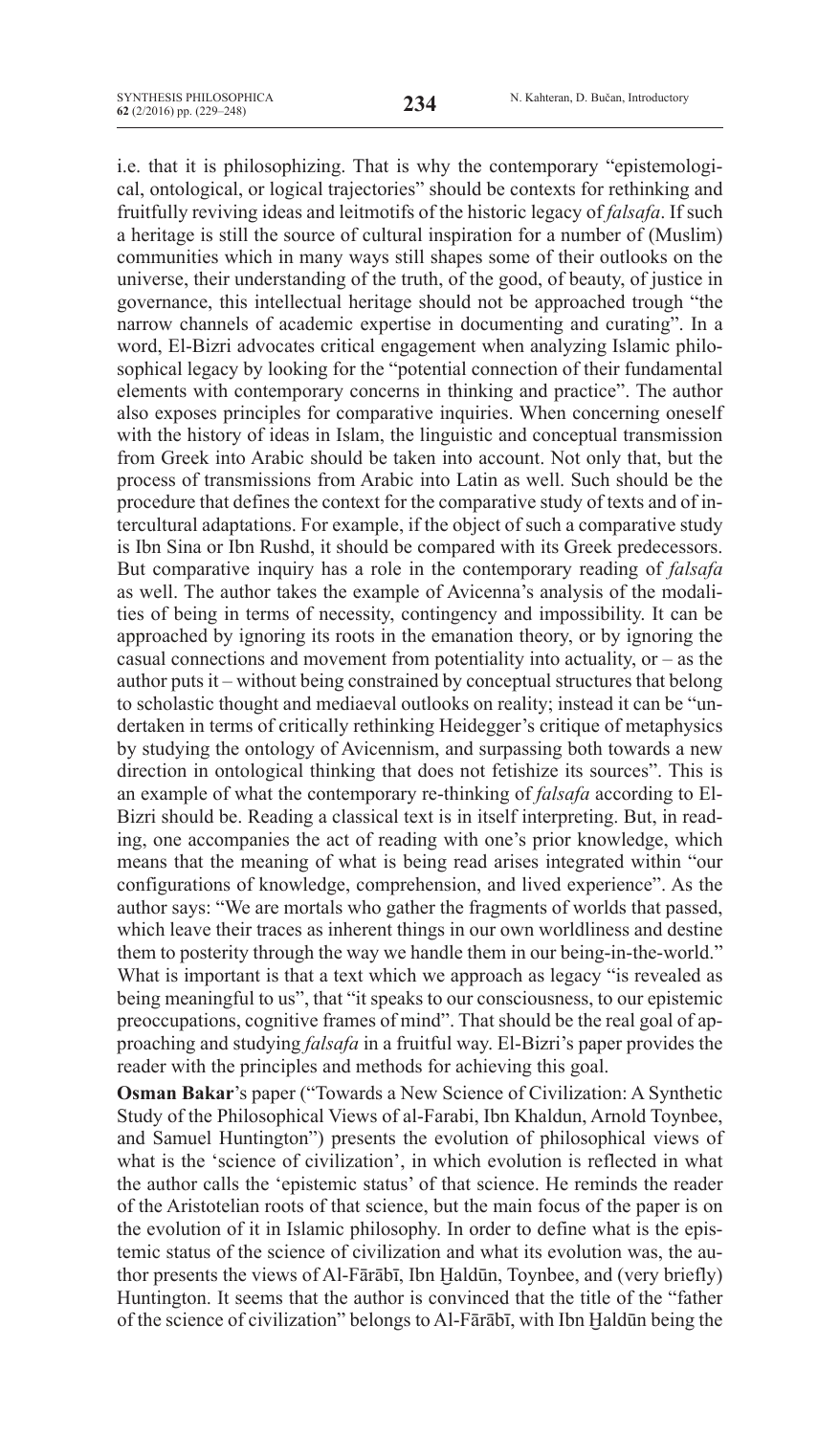thinker who made another important step in refining and completing that science. Although it might be true that Al-Fārābī might have introduced the new term of *al-'ilm al-madanī*, it seems to us that an important dimension of defining both the concept and the science of civilization has been ignored, i.e. the Greek contribution, which is the basis of the concept itself. (Al-Fārābī's term *al-'ilm al-madanī* is not arbitrarily chosen; *madanī* comes from *madīna* which is Arabic for Greek *polis*. If we take this into account, together with Plato's *Politeia* and Aristotle's *Politika*, this has to raise the question as to whether there is an essential difference between the 'science of politics' and the 'science of civilization'?). But regardless of this, Osman Bakar's paper is a most valuable reminder of the importance of Al-Fārābī's and Ibn Ḫaldūn's thoughts in this field. Especially important is the author's stressing of Ibn Haldūn's contribution, which is not a contribution among contributions, but an essential innovation on how to conceive the concept of civilization and laying the basis for a new, modern view on human society and civilization, for Ibn Haldūn's concept no longer has much in common with its Greek foundations. One is tempted to say that his concept pertains much more to sociology *ante litteram*, while both the Greek and Al-Fārābī's concepts still pertain to philosophy. Al-Fārābī's importance, on which the author insists with reason, is in that he laid the basis for Ibn Haldūn's later creative contribution, which shows the continuity of Islamic thought in that regard. So one would be right to say, what the author does not say but implies: without Al-Fārābī, there would not have been Ibn Haldūn, and without Ibn Haldūn there would not have been further development of the science of civilization. Be this as it may, Muslim peripatetic philosophers were not merely transmitters of Greek thought; they provided an essential contribution to its further development. The author rightly notices that Al-Fārābī played an important role in refining the Aristotelian definition of science and in defining the epistemological structure of a true science, although we could say that it is questionable whether Farabian contribution really was "epistemologically comprehensive and far-reaching enough as to be unsurpassed by the subject matter of Ibn Ḫaldūn's *'ilm al-'umrān*". Ibn Ḫaldūn's claim that he invented a new science, which he himself calls '*ilm al-'umrān*, testifies that he is aware of the novelty of the object of this science, and it is precisely for that reason that he gives it a new name. If it is right to say that Al-Fārābī's epistemological contribution is broad enough to comprehend the further development of the concept of *'ilm al-madanī*, it is also right to say that Ibn Ḫaldūn's 'new science'transcends the boundaries of Al-Fārābī's concept by taking into account – as the author rightly stresses – what Al-Fārābī "neglected", i.e. the "physical, demographic, and historical dimensions of human social organization". That is why he says that the object of his science is '*umrān*. As the author reminds us, it is in light of the ideas conveyed by the term '*umrān* that Ibn Ḫaldūn "was able to speak of civilizational development and progress", of "two types of civilization". "The topics covered under the subject matter of Ibn Khaldun's science of '*umrān* are far more numerous and detailed" because his subject matter is no longer theoretical, as Al-Fārābī's was. The fundamental assumptions of his new science are not based on the Farabian concept and doctrine of happiness, which – the author rightly says – "properly belongs to metaphysical or spiritual anthropology". It is because of this that the goal of Ibn Ḫaldūn's science is "a deep knowledge of human social organization", and it is because of this that he "provided a major contribution to this body of knowledge, improving vastly on the knowledge contributed by al-Farabi and his successors in the Islamic philosophical tradition". After masterly presenting the essential overview of the development of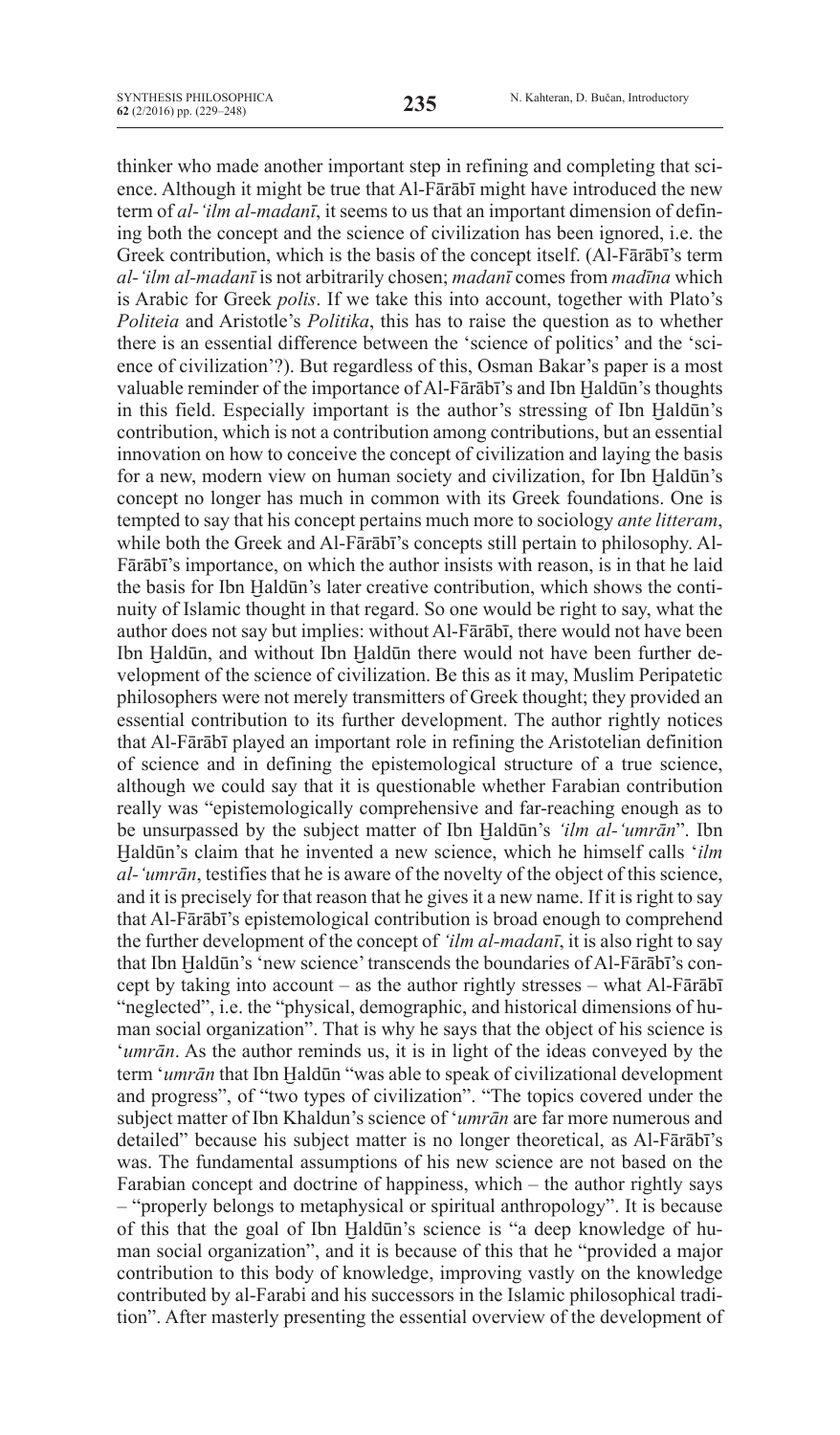the 'science of civilization' within Islamic philosophical tradition, the author proceeds to presenting modern and contemporary contributions, reminding that Arnold Toynbee considered Ibn Ḫaldūn's philosophy of history and science of sociology "unsurpassed until modern times", from the point of view of "epistemic concern and depths of analysis". Toynbee's work *A Study of History* does not extend beyond the scope that was outlined by Ibn Ḫaldūn; Bakar sees his contribution in the development of a new branch of the science of civilization, i.e. the study of civilizational diversity and comparative civilization. While Ibn Haldūn studied only one civilization – the Islamic one – the work of western archaeologists and orientalists made it possible for Toynbee to take into account a great number of human civilizations, bringing their plurality and diversity into the focus of science. This is a theme – stresses the author of the paper – which "seems to be gaining more attention from contemporary scholars", including Samuel Huntington (who is another scholar taken into account by the author in reviewing the development of the science of civilization). An important remark regarding Huntington's contribution is that he "approaches the study of this theme on the basis of the contemporary global political configurations". This is the reason why his contribution could be regarded as controversial. His *Clash of Civilizations* pretends to afford an insight into what he calls the "global politics of civilizations", referring mainly "to the growing civilizational rivalry during the last several decades", speculating that this rivalry could bring about a major clash of civilizations. Although one might be disappointed that the author of the paper does not pay more critical attention based on an analysis of Huntington's work, his stressing that "inter-civilizational relations and politics need not be viewed only from the perspective of conflicts […] since there are deeper reasons why we need to focus on ethics in the politics of civilization" is very important. There is a need to further refine and strengthen the political dimension of human civilization, and Osman Bakar sees the *raison d'être* of the science of civilization in helping to secure "mutual cooperation among human groups" for the sake of the "common good and the realization of higher purposes of human life".

**Massimo Campanini**, in his paper "Ontology of Intellect: The Happiness of Thinking in Averroës and Giordano Bruno", discusses the political dimension of Averroës's and Bruno's understanding of the gnoseological process seen as the process of realizing man's happiness. The paper takes "for granted" Bruno's familiarity with Averroës's work (at least *Destructio destructionis*), and the author looks for – and finds – theoretical parallelism in the thought of Averroës and Bruno in relation to the political dimension of philosophical cognizance. The author's analysis of Averroës's theory of intellection as depending on contact (or conjunction) with the 'Active Intellect' as the lowest of celestial Intellects that proceed from the God as the First Mover or the First Principle is based on traditionally established interpretations of Averroës's doctrine. Regardless of the possible questioning of those interpretations (see, for example, Daniel Bučan's paper on the issue of 'Active Intellect' in this volume), the author's point is that Averroës (in his commentary on Aristotle's *Nicomachean Ethics*) stresses that speculative knowledge is not only man's ultimate perfection but is his ultimate happiness as well. For Campanini the interest of this assertion of Averroës lays in its having gnoseological, theological and political implications. The highest form of knowledge – which, according to Averroës, is man's ultimate happiness, and man's happiness is the main goal of the State – belongs to the philosopher; that is why the right (or even the duty) to rule the State, or at least to advise the ruler, belongs to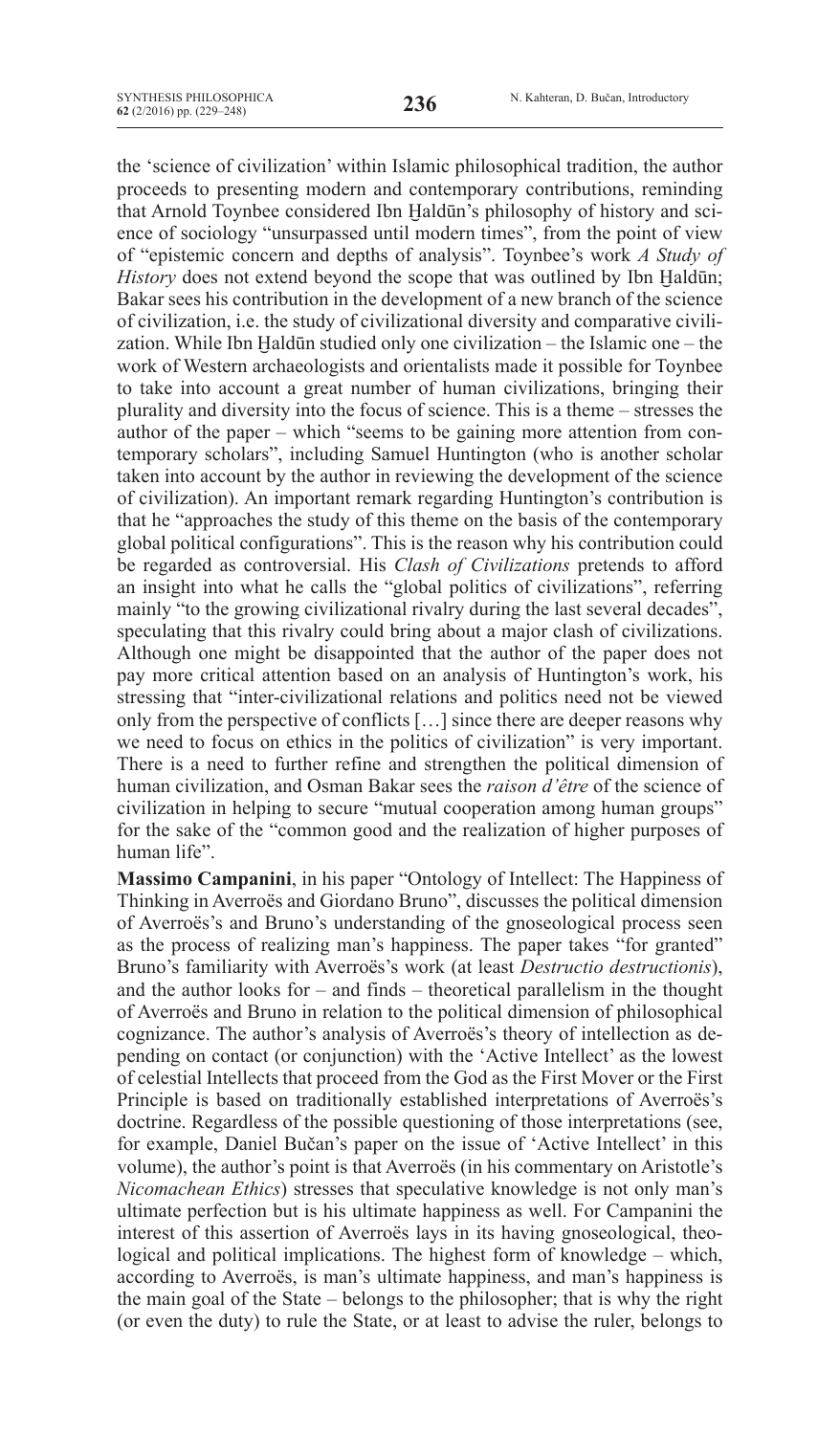the philosopher. Stressing that the political commitment of Averroës "runs throughout his work", Campanini points out the example of his Middle Commentary on Plato's *Republic*, seeing in it "a plaidoyer for an Islamic government inspired by philosophy". The author of the paper does not forget Averroës's explanations of another – the highest and ultimate – form of happiness, which is the soul's empyrean bliss. And the prerequisite for this happiness (in both its forms, mundane and empyrean), according to Averroës, is reaching the highest form of knowledge, which is realized only through contact or conjunction with the 'Active Intellect'. The author concludes the first part of the paper, the part dedicated to Averroës, by stressing once more that the happiness of thinking has a political outcome, which in Averroës implies the philosopher's right and duty to rule, or at least to counsel the ruler. In the second part of the paper the author turns to another great thinker who nurtured an elitist view of philosophy, in which he is, according to the author, akin to Averroës. Giordano Bruno says that philosophy "opens the senses, contents the spirit, magnifies the intellect and brings the man to the real bliss which he can have as man", and intellectual perfection transforms morality and makes possible the conquest of infinity. The elitist element of Bruno's understanding of philosophy is his conviction (parallel to Averroës's) that only rare individuals are given the gift of being capable of philosophical thinking and reaching the highest, 'divine' level of knowledge. On the other hand, the political dimension of his understanding of philosophy can be guessed from his idea of "furioso". The philosopher who passionately strives to connect and to unite himself with the divine, with the supreme Intellect, in Bruno's eyes, is a "furioso" whose intellectual power realizes the conjunction with God – the intellect becomes God and God becomes intellect. Campanini points out that Bruno is aware of his indebtedness to Averroës, which is expressly stated: "It seems to me that Peripatetic philosophers (as Averroës explained) mean this when they say that ultimate happiness consists in perfection through speculative knowledge." Campanini reminds the reader within this Averroist framework that Bruno adds a genuinely political factor: his "furioso" has to be  $-$  is – ready to sacrifice his own life standing by his truth: when he himself was asked to renounce his ideas or die, he chose death. So, although the political dimension of philosophy in Averroës and Bruno might differ in terms of explicitness and elaboration, there cannot be any doubt that this dimension is obvious to both of them, that both of them are aware of it. Campanini's merit is his pointing this out for us. Concluding his paper, Campanini professes his own belief: "The possibility of achieving happiness through thinking gives concreteness and nobility to philosophy." One might say that this is true; there is a great number of examples of philosophical texts throughout the history of philosophy that testify to it. Campanini's point in this paper is that Averroës and Bruno, although belonging to different epochs and intellectual frameworks, are thinkers who bear witness not only to the intellectual, but also to the political value of philosophical thinking, and  $-$  in doing so  $-$  are examples that confirm Campanini's own belief as to the "concreteness and nobility" of philosophy.

The first paper by **Daniel Bučan** in this volume, "'Active Intellect' in Avempace and Averroës: An Interpretative Issue", makes the case for an interpretation of the notion of 'Active Intellect'as discussed inAvempace's *Risāla iṭṭiṣāl al-' aql bi-l-insān* and Averroës'*Epistle on the Possibility of Conjunction with the Active Intellect*. The author's main argument is that the explanation of the 'Active Intellect' introduced by the two philosophers from the Western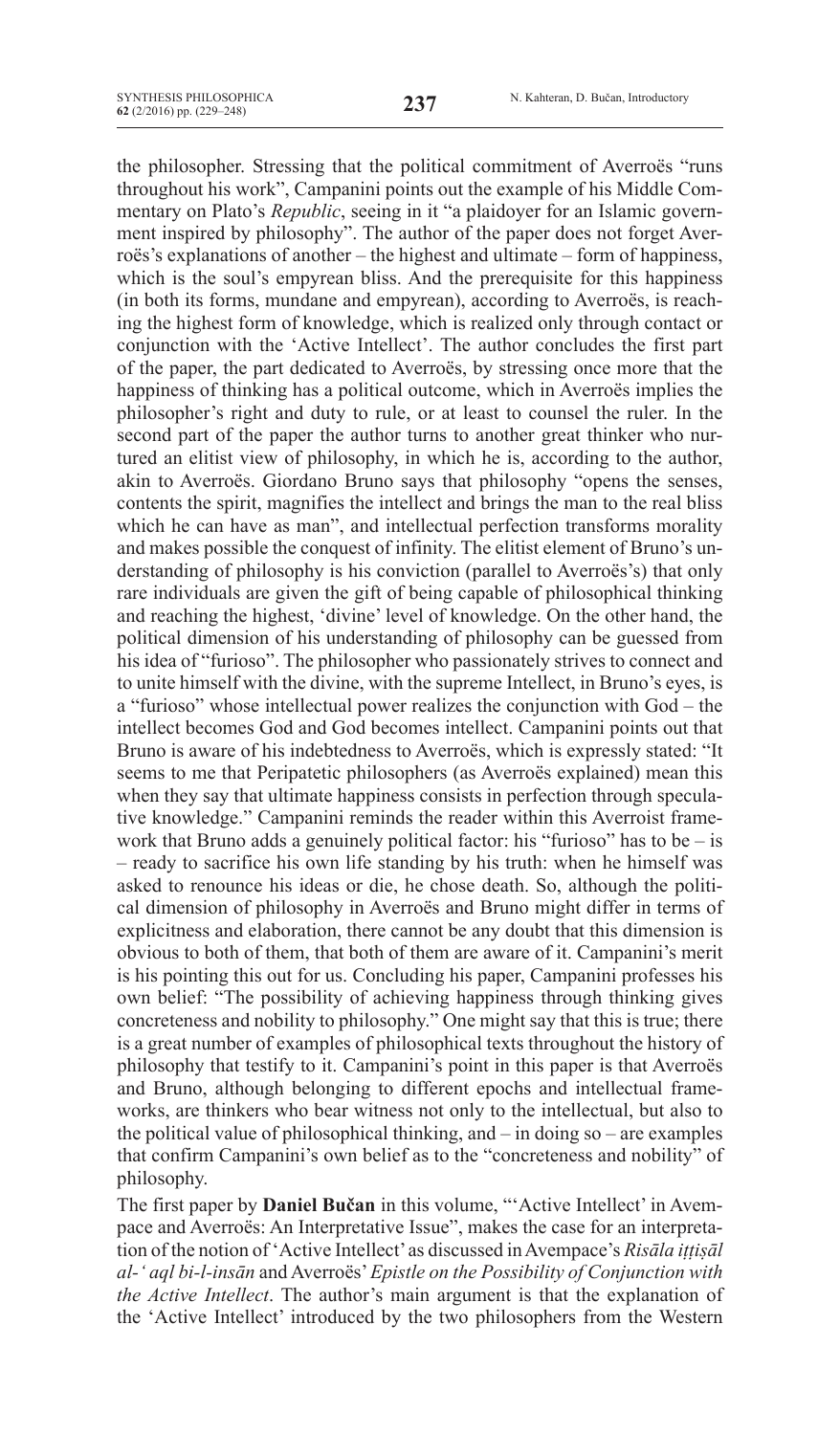flank of Islamdom radically differs from the explanations produced by their counterparts in the Eastern flank of the Islamic world, including al-Fārābī and Ibn Sīnā. The author maintains that while the latter group of philosophers were of the view that the Active Intellect belongs to the celestial order and its conjunction with man's Acquired Intellect resembles a mystical unification, the former group, while rejecting the mystical interpretation, were arguing that the Active Intellect is, in modern parlance, 'an emergent property' which emerges from within the sublunary realm and is not part of the supra-lunar sphere. As for a critical analysis of its strengths and weaknesses, the author, at least in the case of Ibn Bajjah, advocates a thesis which is not shared by the majority of students of Islamic philosophy, save Charles Genequand, whose work the author cites favourably. However, despite this fact, the author himself admits that to further corroborate Genequand's view, more substantive arguments are needed, and the only argument which he produces is a discussion based on the meaning of the word *'aql*, according to S. M. Afnan's dictionary of philosophical terms. But it seems to validate the claim made in the paper, which, by the way, appears to be plausible, but the author needs to develop more substantive arguments based on Avempace's own works. The author's discussion of Ibn Rushd's view is more convincing. Moreover, in the case of Ibn Rushd, contrary to the case of Ibn Bajjah, there are more writers who subscribe to the thesis developed by the author. An interesting case in point is Derek Gatherer's "Meme Pools, World 3, and Averroës's Vision of Immortality" (*Zygon*, Vol. 33, no. 2, 1998, pp. 203–219) where the author likens Ibn Rushd's notion of 'Active Intellect' to Karl Popper's notion of 'World 3', the objective world which has emerged as a result of interaction between individuals' cognitive-emotive apparatuses (World 2) with physical reality (World 1). Bučan's paper deals with an interesting issue which needs to be further explored, although it is a welcome intervention.

**Snježana Veljačić-Akpınar**'s second paper in this volume is dedicated to a search for the ideas that in Islam reflect what the author calls 'skepticism'. The author's search – not without, although not explicitly expressed, reasons – gives the reader an insight into motives and methods of the greatest seeker for certain and indubitable knowledge in Islam. What is essential for Al-Ġazālī's "case" is that his skepticism, deeply rooted in his mentality of the seeker for the truth, led him to the Islamic version of mysticism – Sufism. Although – as the author puts it – Sufism "became the last hope for Al-Ghazali", although he accepted the Sufi "motto" that to attain real cognizance moral transformation is needed (and accordingly became, for a period in his life, a real ascetic), his personal version of Sufism is characterized – in the author's words – by a particular "synthesis of logic and ethics". For Al-Ġazālī, ethics means defining the moral constitution of the soul and the method of controlling it. His acceptance of Sufism did not mean giving up rational methods, which he still saw as a means useful for reaching "clear discernible perception". His work, entitled *The Just Balance*, is dedicated to "methods for removing disagreement", whose aim, as the author of the paper stresses, was to remove dogmatism from theological discourse. Owing to Al-Ġazālī himself, Sufism – before him generally criticized for alleged unorthodoxy – found its recognized place within Islam, and its insistence on immediate spiritual experience was recognized as an acceptable kind of corrective measure, both against dogmatism and against a "magical" approach to mysticism. Through his balanced understanding of both Sufism and orthodoxy, dogmatic theology was put "in its right place". As he himself says (in *Kitāb al-ʻ ilm*), theology should be seen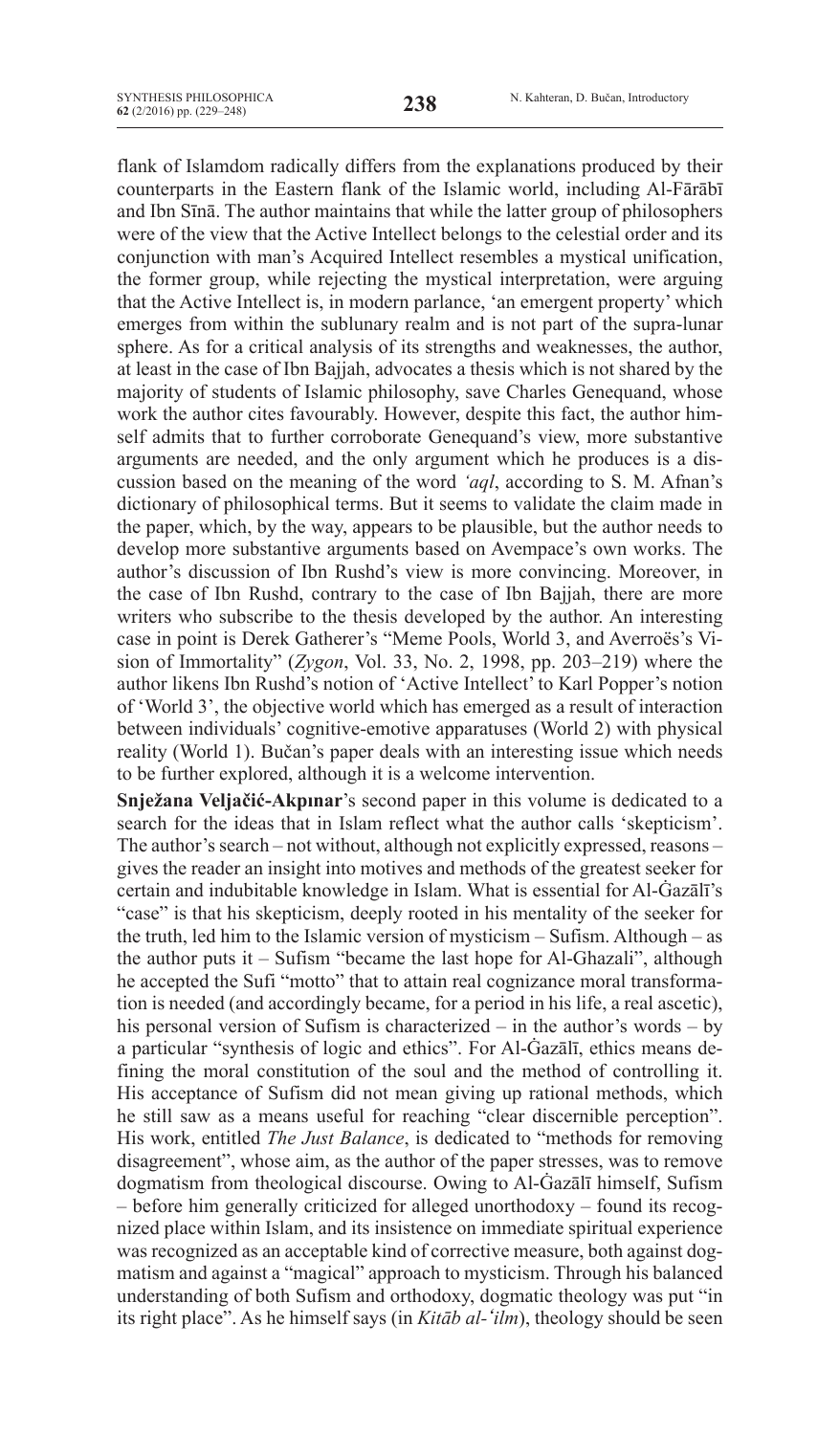as "one of the disciplines that are needed […] only to safeguard the hearts of the common people as it has become necessary to hire an escort along the pilgrimage route", and according to this understanding, the theologian has to "know the limits of his position". Veljačić-Akpınar's paper, in spite of its very basic character, possesses the value of presenting – in a short and summarizing way – the essence of Al-Ġazālī's position within Islam.

**Daniel Bučan**, in his second paper in this volume, "Thinkable and Unthinkable", discussing the division of the Being, reminds us of Plato's *khōrismos* (separation, which characterizes Platonic philosophy, a clear and distinct systematization in the distinction between 'sensible' and 'intelligible': the first one, which is second-hand reality, a mixture of being and non-being condemned to merely "becoming", the object of opinion, and the second one, which enjoys absolute being and, in consequence, is totally knowable). Drawing this parallel with the division of Being as 'perceivable' and 'thinkable', Bučan underlines *aisthēsis* as an opposite of intellection (*noēsis*), understanding and pure thought, as well as a dimension of the unthinkable whose best proponents were Sufis and among them Abū Hāmid Al-Ġazālī. In his short paper on the unidimensionality and pluridimensionality of the Being (where the very first type of perception grasps individual and the second one the universal in individual), the author alludes to the mentioned thinker who implies the division of the Being in a sensible dimension and the thinkable one in his doctrine of *tasawwuf* (Islamic mysticism). (Here one should mention Mahmoud Zakzouk's amazing comparative study *Al-Ghazalis Philosophie im Vergleich mit Descartes*, Peter Lang, Frankfurt/M. 1992, which was translated into Bosnian by Sulejman Bosto, a professor at the Faculty of Philosophy, University of Sarajevo: *Ghazalijeva filozofija u usporedbi sa Descartesom*, El-Kalem, Sarajevo 2000. This work can be helpful in understanding Al-Ġazālī's epistemology.) In point of fact, Bučan draws a comparison between Al-Ġazālī and Plato as comparable thinkers in this regard: the most important for both is the *un-thinkable*, *the highest*. Some Islamic mystics, including Al-Ġazālī himself, interpret this in a manner that is in complete accord with Buddhist doctrine, as well as Hinduism, where the three spiritual ways are known as the three *mârgas*: *karma-mârga* ("the way of works"), *bhakti-mârga* ("the way of devotion"), and *jῆâna-mârga* ("the way of knowledge or gnosis"). A follower of the way of *bhakti* is known as a *bhakta* (or devotee), and a follower of the way of *jῆâna* is known as a *jῆânin* (or gnostic). The three *mârgas* broadly correspond to the three fundamental degrees or stations of Sufism: *makhâfa* ("Fear of God"), *mahabba* ("Love of God"), and *maʿ rifa* ("Knowledge of God"). It is interesting to note that Christian mysticism has been characterized by the "way of love", but those who have manifested the "way of knowledge" include such great figures as Dionysius the Areopagite, Meister Eckhart, and Angelus Silesius. According to the author, both Plato and Al-Ġazālī state that "there is no way of putting it in words" or that mystic experience reveals things that cannot be "related in a full way". Actually, both of them testify to the un-thinkable dimension of the Being, testify that besides *khōrismos* that separates the sensible from the thinkable there is *khōrismos* that separates the thinkable from the unthinkable, from that which can be only experienced spiritually, and this is not irrational but knowledge of a supra-rational character.

**Mehdi Aminrazavi**, in his paper "A Discourse on the Soul in Later Islamic Philosophy", points out the process of shift from doctrines of the soul which followed and were based on Greek philosophic doctrine of the soul to doctrines that could be defined as esoteric and gnostic. The question of the soul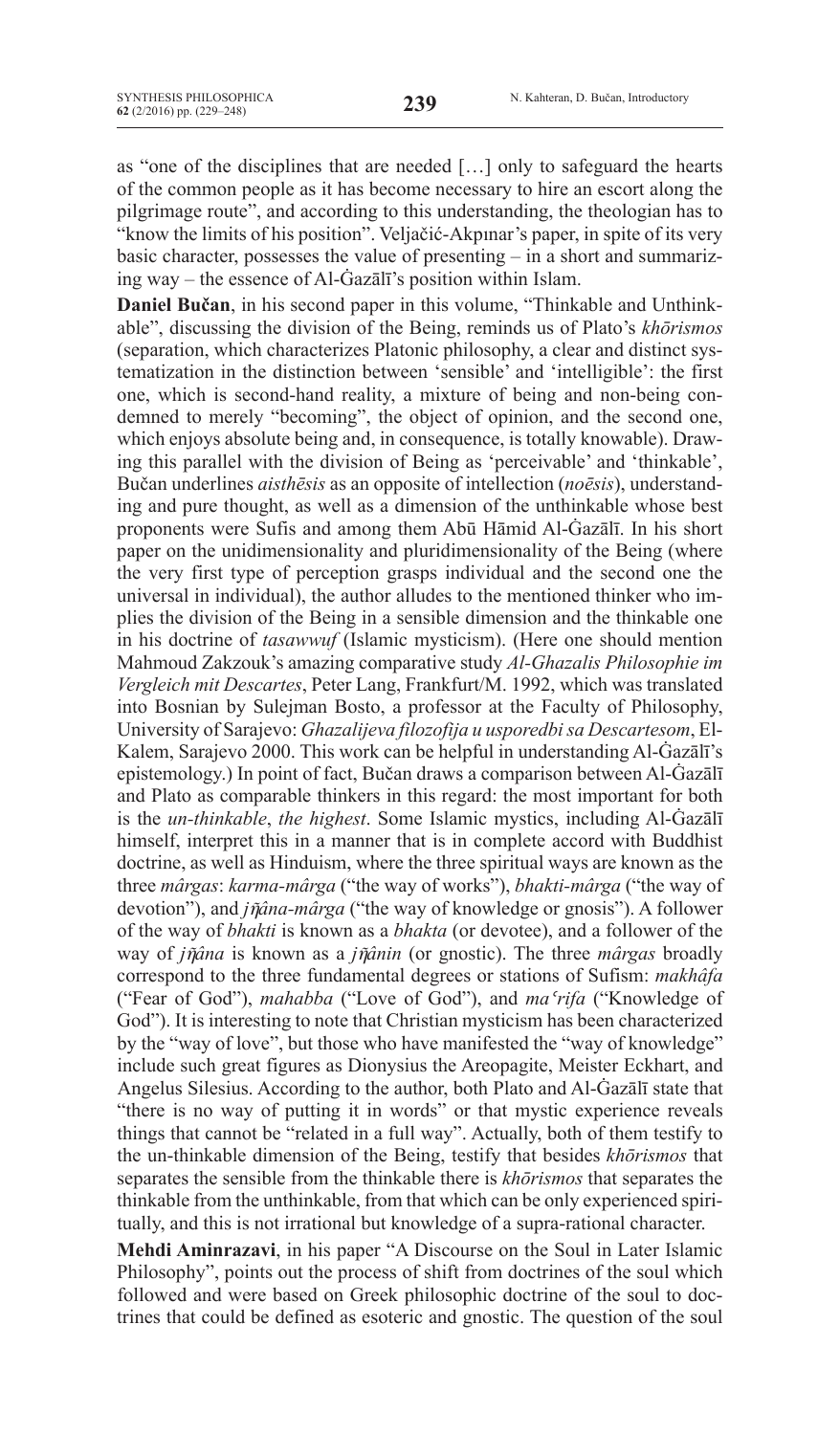is one of the philosophically most intriguing issues; it could be said that the complex of questions pertaining to the soul and different dimensions of that question have remained one of the most interesting throughout the general history of philosophy. This author has represented the changes in the theory of the soul in Islamic philosophy in the most adequate and congruous way, dedicating his interest mostly to the doctrines of the "later" Islamic philosophy, which is especially interesting. The changes testify to a specific current of philosophic thought for which the subject of the soul is of primary interest, reflecting the very essence of this current. The author begins by reminding the readers of the Qur'ānic concept of the soul, stressing the fact that in the later Islamic philosophical tradition the concept of the soul, understood within the modern philosophical context, as well as the concept of the body as opposed to the soul in the Cartesian dualistic tradition, does not exist. The concept of the soul in Islamic philosophical tradition is, according to the author, based on the Qur'ānic concept of *rūḥ* (= spirit). Following that, the paper briefly reviews the two first stages of evolution of the concept: the theological (*kalām*) stage and the philosophical (*maššā'ī* or peripatetic) stage, and then focuses on the next two stages: the so-called illuminationist (*išrāqī*) stage and the gnostic (*ʻ irfān*) stage. After presenting the first two stages in a very condensed way, the author shifts to a more detailed presentation of the later development of the concept of soul. This presentation begins by stressing that what the author calls "mystical transformation" of the concept of the soul begins with the later works of Ibn Sīnā. His basically Aristotelian understanding of the soul was intrinsically connected with his cosmology of Neoplatonic inspiration (based on the ideas of a text the Arabs knew as *Theology of Aristotle*, which actually was a paraphrase of Plotinus's *Enneads*). His Neoplatonic cosmology in a way "prepared" his more esoteric concept of the soul, expressed in some of his later works, including the *Poem of the Soul*. Stressing that Ibn Sīnā's "esoteric understanding of the soul" is best seen in that poem, the author cites the final part of it. Still, it should be said that Ibn Sīnā's understanding of the soul is still deeply permeated by the idea of the body – soul opposition, which is still seen in the cited poem. The result of theological criticism of the philosophical (Greek) conception of the soul, especially of the ideas of Al-Ġazālī, expounded in his work *The Niche of Light*, was the tendency that resulted in the mystical and gnostic view of the soul gaining more and more recognition. The founder of the so-called School of Illumination, Šihābuddīn Suhrawardī, marks the next stage. In the framework of his "Philosophy of Illumination" (*Ḥikmat al-ʻ išrāq*) the soul is seen as being (in the ontological sense) more or less that what it can (and should) be: it can be more or less luminous, depending on how far it has ascended from the darkness of the body towards the light of its divine essence. Different ontological statuses of the soul connected with the idea of its ascending towards its divine origin, are directly connected also with the idea of mystical love. Ġiyāṯuddīn Manṣūr Daštakī's major work, *The Stations of the Gnostics* (*Maqāmāt al-ʻ ārifīn*) speaks of the soul's ascendance to the Divine throne, the goal being the annihilation of the self in God. The mover that puts the soul on this journey, whose goal is unification with God and subsistence in God, is love. A new stage of the philosophico-gnostic view on the soul is epitomized in another great representative of the later Islamic philosophy – Mullā Ṣadrā. In his epistemic theory (based on Aristotelianism) known as "unification of intellector and intellected" (which is also the title of one of his works) – when the soul as the knower reflects upon God, they become one and the same. The evolution of the soul, according to Mullā Ṣadrā, is both spiritual and ontological. This evolution is one of the examples of his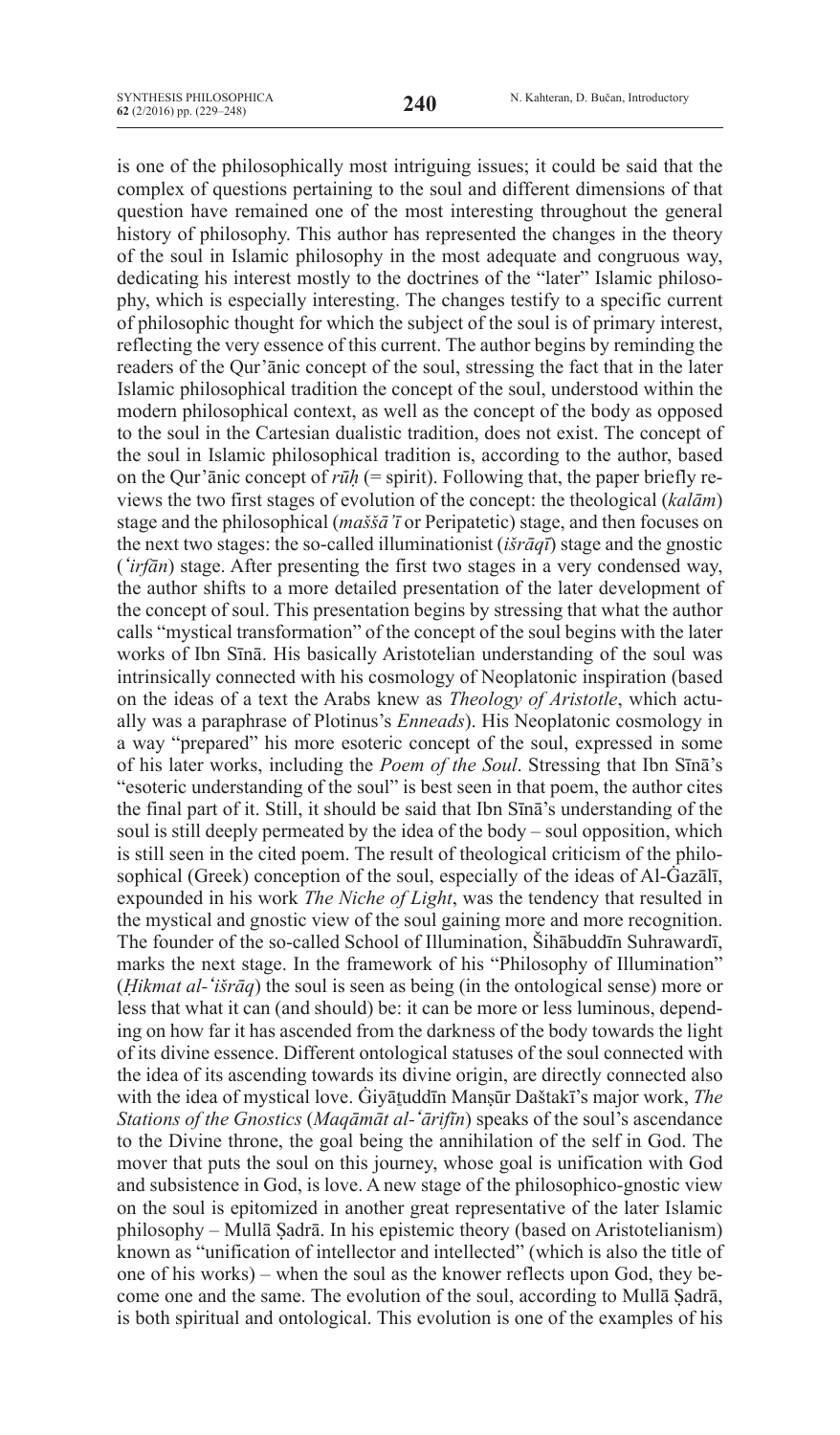theory of 'substantial motion' in which a substance is subject to ontological changes: there are changes that overtake not only the accidents of a substance, but also the substance itself. When a soul changes from being less perfect to being perfect, it is going through such a substantial change. The "tenor" of Aminrazavi's paper is evolution which began with Al-Ġazālī and resulted in gnostic theories of the soul. In the final part of the paper the author points out that Islamic philosophy, being heavily influenced by the "transcendent philosophy" of Mullā Ṣadrā, reflects this influence of the gnostic brand up to the present time. The review of the evolution of understanding of the soul presented in the paper allows us to see something which is not expressly said – that the issue of the soul really is one of the central issues of Islamic philosophy, because there is no relevant Muslim thinker who has not tackled this issue, regardless of the school of thought to which he belongs. It is not by accident that one of the greatest, Ibn Sīnā, who – according to the author of this paper and according to many others – belonged both to the school of *māšši'īn* and to the so-called *falsafa mašriqiyya*, began his philosophical career with a treaty on the soul, and ended his philosophical career with another treaty on the soul; this fact testifies that for him the issue of the soul was the most important philosophical issue. Ibn Sīnā's universally recognized greatness makes him a personification of Islamic philosophy of sorts.

Ibn al-'Arabī, the great Andalusian mystic, can be both a fascinating and a frustrating subject of scientific research. **Sara Sviri** starts her paper ("Seeing with Three Eyes: Ibn al-ʿArabī's *barzakh* and the Contemporary World Situation") by stressing the frustrating dimension of her endeavour to understand and to interpret Ibn al-'Arabī's concept of *barzakh*, his 'third principle' which opposes the essential binary structure of our cognitive faculties by denying it. The frustration stems from the unavoidable binary character of all our insights, including scientific ones, and from the question: Is scholarly (scientific) hermeneutics suitable to such a task? However, at the end, as the reader will see, there is a lesson that will be the fruit of the endeavour of trying to grasp the mystery of *barzakh* – the stage between this world and the hereafter. Sviri begins by citing Ibn al-'Arabī's words in introducing the idea of *barzakh*: "The 'middle', that which separates between two sides and makes them distinguished from one another, is more hidden than they are […]. We know that there is a separating line there, but the eye does not perceive it; the intellect acknowledges it, though it does not conceive of what it is." In so doing, he states that what is "more hidden" (more than the two different sides it divides) belongs to the dimension of the unseen, to that which can be revealed only by imagination, because only imagination can account for something which is – as *barzakh* is – something which (having a name) has ontic existence and is, at the same time, something which is intelligible but of which real existence is denied (like, for example, an intelligible but not really existent dividing line between black and white, or sunlight and shadow). By attributing to the *barzakh* such contradictory attributes (of existing and at the same time non-existing) Ibn al-'Arabī – says Sviri – "takes us to the field of paradox and apophasis", i.e. to the sphere of 'unsaying', but still, says she, we can ask how to see and how to know what is between two opposites, which is the 'third', but which is not observable by our binary perception. We can ask is there anything beyond our binary perception and, if so, what is it? There are more questions like: Do separate identities of the two opposites merge and annihilate in this unobservable dividing the 'third' which is *barzakh*, or do their ontological identities remain intact? Sviri concludes that Ibn al-'Arabī en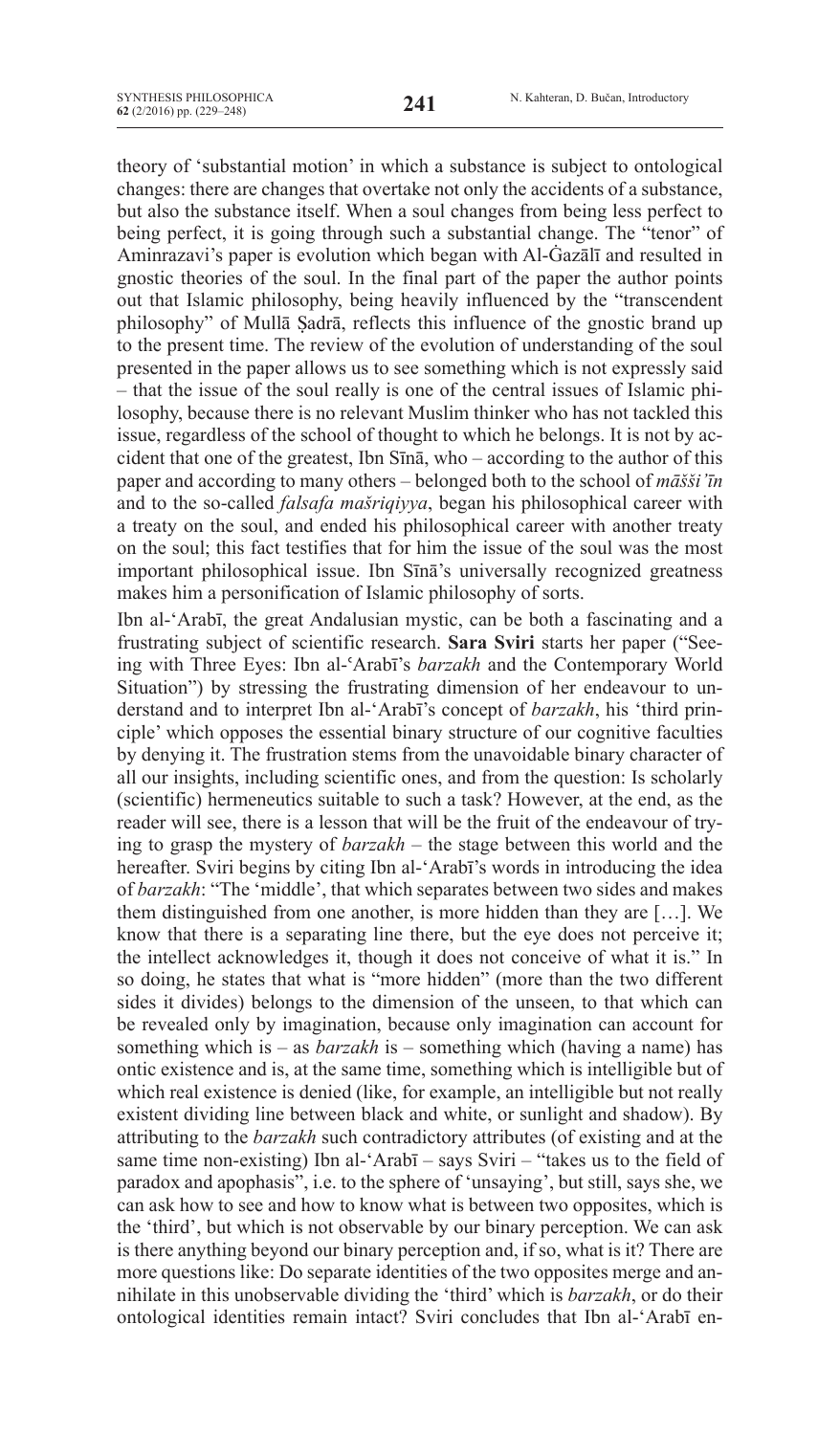courages the pondering of these questions, which seem unsolvable for binary cognition. He says that the intellect acknowledges it, although not conceiving what it is exactly, and Sviri concludes that he suggests that intellect "can grasp something of this tertian universe, at least the enigma behind our existentialepistemological grasp of reality". The author continues along these lines and asks whether *barzakh* (being a *maǧma'*, i.e. a 'place' of juncture or union) is a 'coincidence of opposites', *coincidentia oppositorum*. She reminds that Ibn al-'Arabī's writing *ǧam'* and its antonym *farq* are key concepts for his understanding of the relationship between God and Creation – their juxtaposition indicates the *coincidentia oppositorum*, to which testifies his poetic verse in *Futūḥāt*: "the essence of *jamʿ*  is the essence of *farq* look / in your essence (also: with your eye) for togetherness (*ijtimāʿ*) in separation (*iftirāq*)". She also reminds that Ibn al-'Arabī often cites a Sufi saying which states that the question "By what means have you known God?" is best answered if the one asked says "God is only known by bringing together the opposites". Asking how does Ibn al-'Arabī perceive this "coincidence", how does he perceive the nature of reality in the realm of *barzakh*, and what happens to the differentiated identities which are held together, she seeks help in the title of the twenty-fourth chapter of *Futūḥāt*, which says that it concerns "the Knowledge that derives from the Ontological Sciences and the Wonders that it contains". There she finds – and cites – a passage that asserts the singular individuality and particularity of every existing thing, that God creates every single thing as unique, which means that nothing really merges with anything in a manner that would bring about it losing its pre-ordained individual identity. But despite of this lasting individual identity, all things are embraced by God. In this embracement God becomes known because each and every thing has its place in the unity of opposites. The *coincidentia oppositorum* is the coexisting of everything that is, and that – says Sviri – is the paradigm which "allows for wonders and possibilities beyond the grasp of binary thought". The author of the paper finally stresses that the ethical implications of this vision are far-reaching, because "ours is a world of binary thinking, of dichotomies, polarization, opposing opinions and antagonistic value-systems". In such a world "'right' is contrary to 'wrong', 'good' contrary to 'bad', 'just' contrary to 'unjust', 'sacred' to 'profane'". Our culture – in the name of 'identities', of values, ideologies, and dogmas – is a "culture of blame, self-righteousness and victimhood". Ibn al-'Arabī teaches us that beyond our cultural, religious, moral and political viewpoints there is a larger and wider perspective, a "land of marvels" where "the large can mount the small and the broad the narrow without the broad becoming narrow or the narrow broad". It is a marvellous lesson we should all learn.

The author of "The Concept of God's Unity in the *Kitāb farāᵓid al-fawāᵓid fī uṣūl ad-dīn wa-l-ᶜaqāᵓid* by ᶜAḇdīšūᶜ bar Brīḫā", **Željko Paša**, states the goal of his paper as "firstly to present the still little known ᶜAḇdīšūᶜ's Arabic work *Kitāb farā*<sup>*'id al-fawā*<sup>*'id*</sup>; secondly, to expose its teaching on the Oneness of</sup> God, and, finally, to analyse its doctrine on the Threeness of God exposed in the dialogue with Islam". ʻAbdīšūʻ's work, to this day, "is one example of the exposition of Christian teaching on the Trinity in a dialogue with Islam", which is a testimony of the need of Christians to defend the doctrine of God's Oneness in Threeness against accusations for polytheism within the new cultural (and religious) context in which they found themselves under Islamic rule. The author proceeds, firstly, by presenting ʻAbdīšūʻ's work written in Arabic. As to whom the work was addressed, the author of the paper speculates that (basing this speculation on the fact that in ʻAbdīšūʻ's work there are a number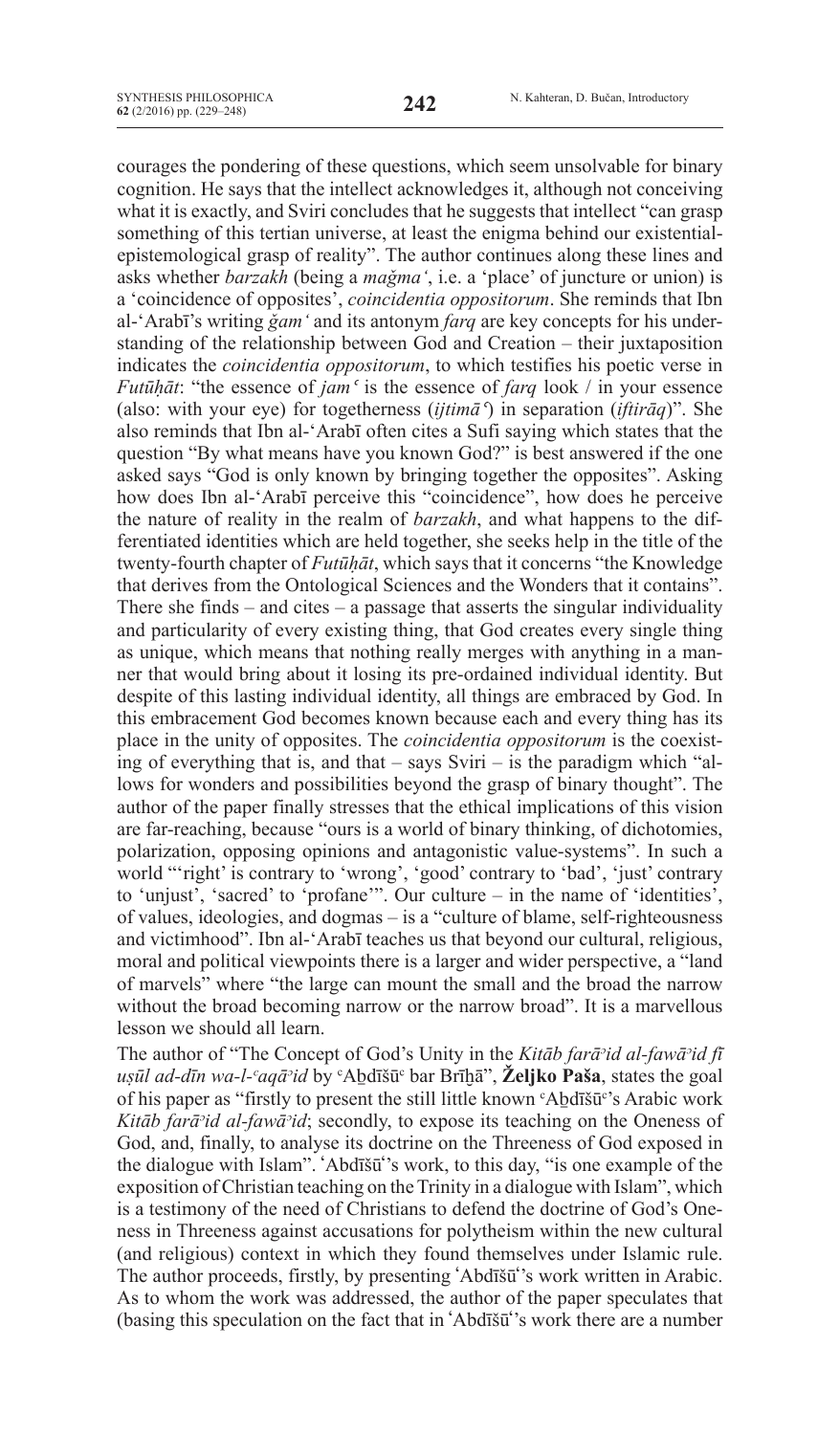of citations from the Qur'ān, as well as typically Muslim expressions like *ahl al-kitāb* and *ahl ad-dīn* for the members of monotheist religious communities) that the addressee were the Muslim community and the Jews. ʻAbdīšūʻ starts his defence of the Christian faith by saying that things in it which are condemned by Muslims (and Jews) are condemnable only for their (external) appearance. The author of the paper continues by characterizing the work under his consideration as a Christian dogmatic and apologetic work. It presents seven principles of Christian faith, which are later explained, defended and legitimized. Paša stresses that ʻAbdīšūʻ chose principles that are common to all monotheistic religions. The first three principles (on Oneness of God) are such, except that the ʻAbdīšūʻ's third principle contains the statement "and His Attributes of the Essence are three", which is condemnable from the Muslim point of view, and which is a specific Christian belief. He explains and affirms the principles of Oneness of God, the principle of the world being originated, the principle of the world having the Originator, the principle of the Originator of the world being One. He legitimizes these principles reminding the reader of the Muslim theological arguments which affirm the same principles and using, as his method of demonstration, deductive reasoning based on Aristotle's logic. The Creator of the universe, being the Being itself, existing by Himself, is a Substance existing in Himself – He is only one substance, but one substance having three Attributes. As the author of the paper states, this conclusion represents the introduction to discussing the issue of Trinity. In support of the doctrine of God's attributes, ʻAbdīšūʻ uses the arguments of Muslim *kalām* theology and citations from the Qur'ān (attributes as God's beautiful names – *asmā' Allāh al-ḥusnā*), with the intention to confirm that Christians are not polytheistic. By citing the Qur'ānic attributes of God, he integrated them into his teaching on Trinity, practically using the Qur'ān as implicit confirmation of the doctrine of the Holy Trinity. These attributes are attributes of the transcendence of God, attributes of the majesty and power of God, and so-called 'emphasized attributes' (which are typical of the Arabic style of Islam's revelation). Besides the attributes of essence, there are attributes of action, which are indicative of the relation to other essences: the attribute of the Creator calls for the necessity of creature, and the attribute of the Originator the necessity of originated. It is clear that  ${}^{\circ}$ Abdīšū ${}^{\circ}$  "uses the theology of attributes, with strong Qur'ānic expressions and the Islamic terminology of the Philosophy of the Kalām", states the author of the paper, in order to make the idea of the Trinity understandable – and, thereby, more acceptable to Muslims and Jews. However, 'Aḇdīšū' recognizes that, in order to understand the essence of God, one should see God's essence as deprived of all attributes: this essence is substance subsisting by itself, not by another. Seen in the light of the three properties of the Essence which is God – Eternal in essence, Wise in essence, and Living by essence – the God as One and Unique essence manifests Himself only by his own "properties" as the Father and the Son and the Holy Spirit. Three essential attributes of God – necessity of existence, wisdom, and life – are recognized by Muslims: they call God *alqadīm bi-ḏ-ḏāt* (= Eternal by essence, by itself) hence of necessary existence, *al-ḥakīm bi-ḏ-ḏāt* (= Wise by essence, by itself), *al-ḥayy bi-ḏ-ḏāt* (= Living by essence, by itself). ʻAbdīšūʻ calls each one of these essential attributes *qnoma* (which stands for Arabic *uqnūm*, i.e. for Greek *hypostasis*) and defines *qnoma* as "the receiving [of] an Essential Attribute along with the One represented, the Self-Existing". Based on this definition, it can be said that "it is permissible for us to say that the Creator […] is One substance [and] Three Qnome", because *qnoma* is nothing else but partaking (as an eternal process without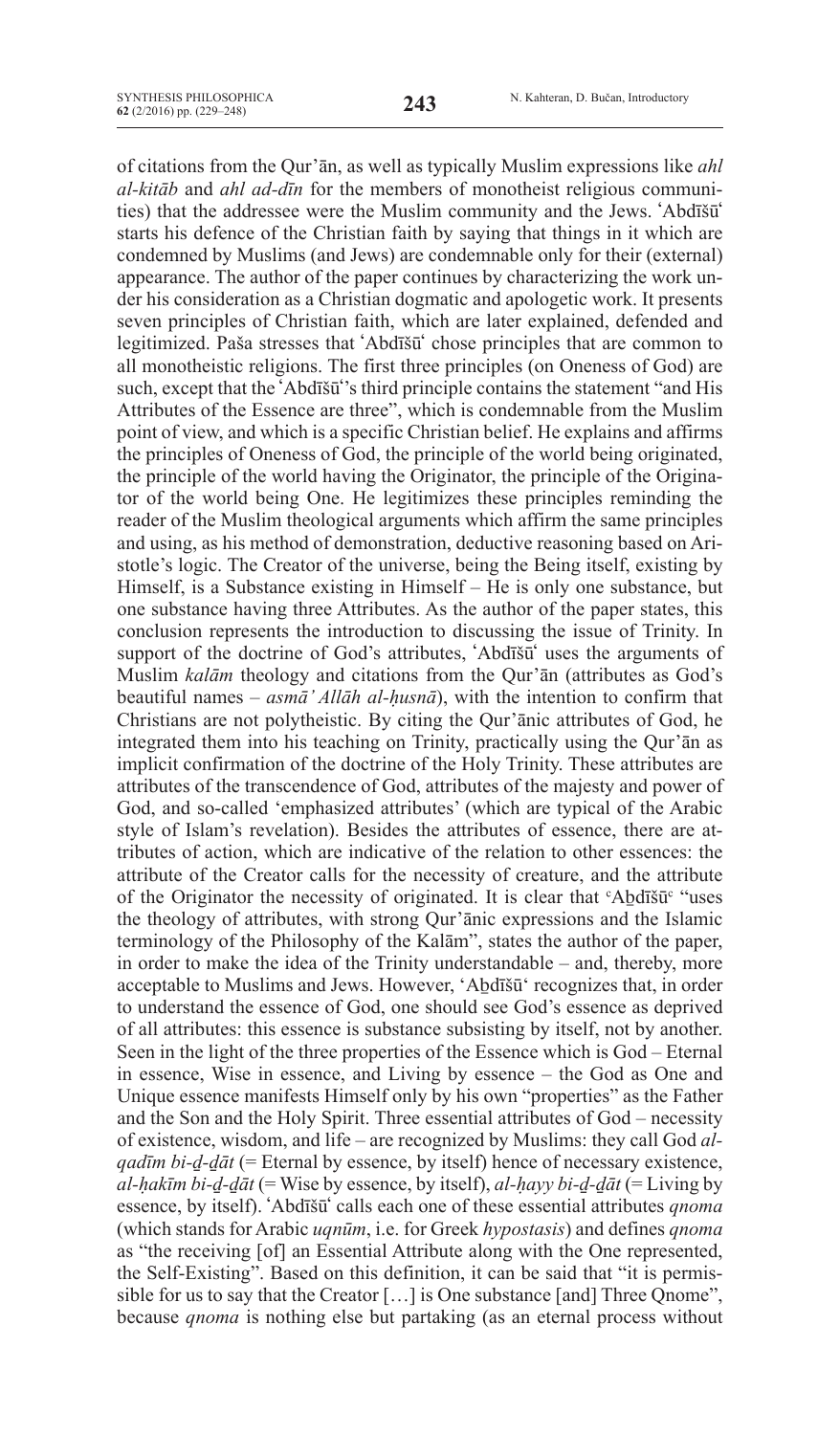beginning and without end) in the Essence. Christians have a name of their own for each hypostasis. They are: the Father – the Eternal in essence (*alqadīm bi-ḏ-ḏāt*), the Son – Wise in essence (*al-ḥakīm bi-ḏ-ḏāt*), and the Holy Spirit – Living in essence (*al-ḥayy bi-ḏ-ḏāt*). The author of the paper stresses in the conclusion of the paper ʻAbdīšūʻ's confidence in the human intellect, because of which he uses logical reasoning in defending and legitimizing the Christian doctrine of Trinity, expecting the addressees of his work to accept his logical argumentation. A specific value of Paša's paper is that the author – in a very thorough and knowledgeable way – demonstrates ʻAbdīšūʻ's dialogical mastery, which consists especially in using (as indirect arguments and proofs) postulates of Muslim theology and citations from the Qur'ān. Such a method is the best testimony of what is the optimal way of dialogue between different cultures, religions and traditions – use of shared values and ideas as a basis for discussing the differences. ʻAbdīšūʻ's work is an example of very artful implementation of such a method in a mediaeval multicultural context.

**Alexander N. Chumakov** starts his first paper in this volume, "Culture in the Global World and Opportunities for Dialogue", by stating that culture penetrates all spheres of the material and spiritual life of a society. He stresses this because many problems that have international or even global character are connected with culture. This starting position makes it possible for the author to discuss, in a relevant way, the opportunities for dialogue in the contemporary world whose main characteristic is globalism. The process of globalization itself is burdened by many problems that are of cultural character. That is why dialogue and mutual understanding between different cultures – as well as between different sub-cultures within a culture – are of crucial importance. Cultural differences, differences of value-systems of the different and differences of socio-cultural patterns are (or easily become) factors of instability and even conflicts. The author reminds the reader of "globalization" *ante litteram*, showing that even in the era of great geographic discoveries cultural exchange had important consequences: communication and exchange of ideas and their spreading which gives them a universal dimension. In that light, the author reminds of different phenomena throughout centuries of the history of humanity which had the potential of imposing global universal trends and patterns of social behaviour. However, at the same time he also stresses that not all borrowed or accepted "cultural" patterns (or technological patterns that have cultural potential) are positive as such. Borrowing in his argumentation the arguments of Ivan A. Il'in, with regard to Russian culture, the author stresses that not all cultural (or technological) loans are creative; there are those which engender social strains and inspire critical evaluation. Still, the process of globalization is almost an unstoppable force. In illustrating such a view the author takes the example of China. He reminds the reader of how the Chinese emperor "less than 200 years ago" rejected the British overture and offers saying that China "has everything" and that Chinese "don't need the goods of your country", while today's China is open to the world and is a country that takes an active part in the process of globalization. One of the author's valuable theses is that the process of globalization has – generally speaking – two different dimensions: imposing certain values as universal and accepted as such, on the one hand, and instances of conflict, on the other. However – as Chumakov puts it – "relations of dialogue and conflict between various cultures are their natural attributes and even needful forms of their existence, like, for example, political struggle and political agreements being an inseparable part of any political system". In addition, he argues that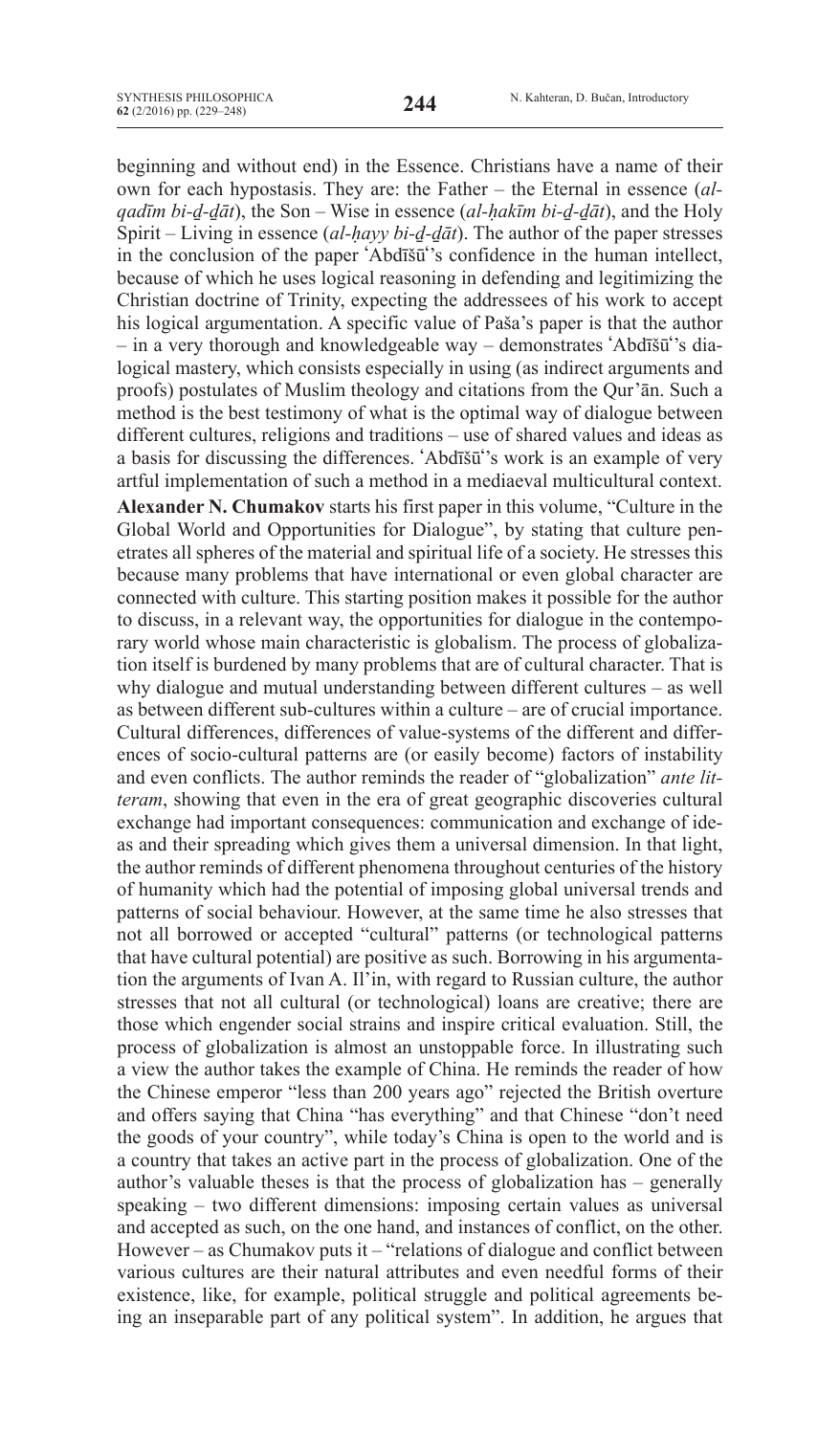in some instances globalization made regional problems global. He is also speaking of what he calls "modern contradictions", i.e. the clash of two opposite processes – "the integration process, including the area of culture, and the wish for national, local cultures to defend their originality and independence". The author's view is that we should expect increasing confrontation in the foreseeable future. At the same time, he reminds us that cultures that remain isolated, as well as those that oppress multiculturalism, are prone to stagnation and eventually degrade. Arguing that dialogue is the only efficient means to solving problems of the modern world which causes international conflicts or social problems, Chumakov stresses the fact that such a view is still not deeply rooted in the practising of international relations and policies. The solution, in his view, is to replace the power of force with the power of spirit, which requires "a certain level of development of spiritual and material culture". Although one could say that this is a too general conclusion, it is certainly based on a truthful diagnosis, i.e. the statement that "the age of globalization has caused a problem for dialogue having no alternative". Finally, it should be said that his theses are based on a number of relevant examples from the contemporary history of mankind, which gives to these theses – and to the final conclusion, howsoever general – credibility and merit.

The starting point of **Alexander N. Chumakov**'s second paper in this volume, "Philosophy as a Tool of Achieving the Worthy Life", is the denial of (Vattimo's and Swassjan's) idea of the end of philosophy, and – more important – (Habermas's and Rorty's) idea of the unquestionable value of philosophy, which means that it can have "a growing role under modern circumstances". Philosophy's importance lays in its power to reflect human essentiality and to define the human being as a being that has the power of critical thinking, doubting, and questioning. The author sees formulating and asking questions as an essential function of philosophy; this is its driving force. Philosophy addresses a limitless spectrum of problems and so it transcends the boundaries of existing knowledge. Its value stems from its self-sufficiency and from its rejecting absolute authorities. It does not deal – argues the author – with the truth, but with the truths of this or that philosopher, i.e. with subjective certainty that the philosopher's vision of essence of things is adequate. Questioning whether we need philosophy in our age of "high speed and technology", the author states that such questions are answered by life itself, which means that modern man encounters numerous "philosophical problems", some of which are new, i.e. never existed before. The world of today is "a single holistic system", which is a new quality and which "engenders questions of sustainable socio-economic development and harmonious relations between society and nature" and establishes "humane, good neighbourly relations between separate peoples". Along with "eternal philosophical themes" these questions take the most important place on the scene of modern philosophical studies. Based on this insight, the author stresses that now not only separate peoples, but the world community as a whole needs philosophy. Nevertheless, "we have no single vision of the subject of philosophy" and there is no certain answer to the question whether philosophy can "purposefully influence social development". If so, the question is in which way it can do this. For this situation the author has an allegoric image: philosophy "does not fit the Procrustean bed of exact and complete knowledge". Although the fact that philosophy is not a holistic teaching and does not have a single methodology and common laws can seem an essential shortage, the author stresses that this is also philosophy's greatest advantage, because, when we are confronted with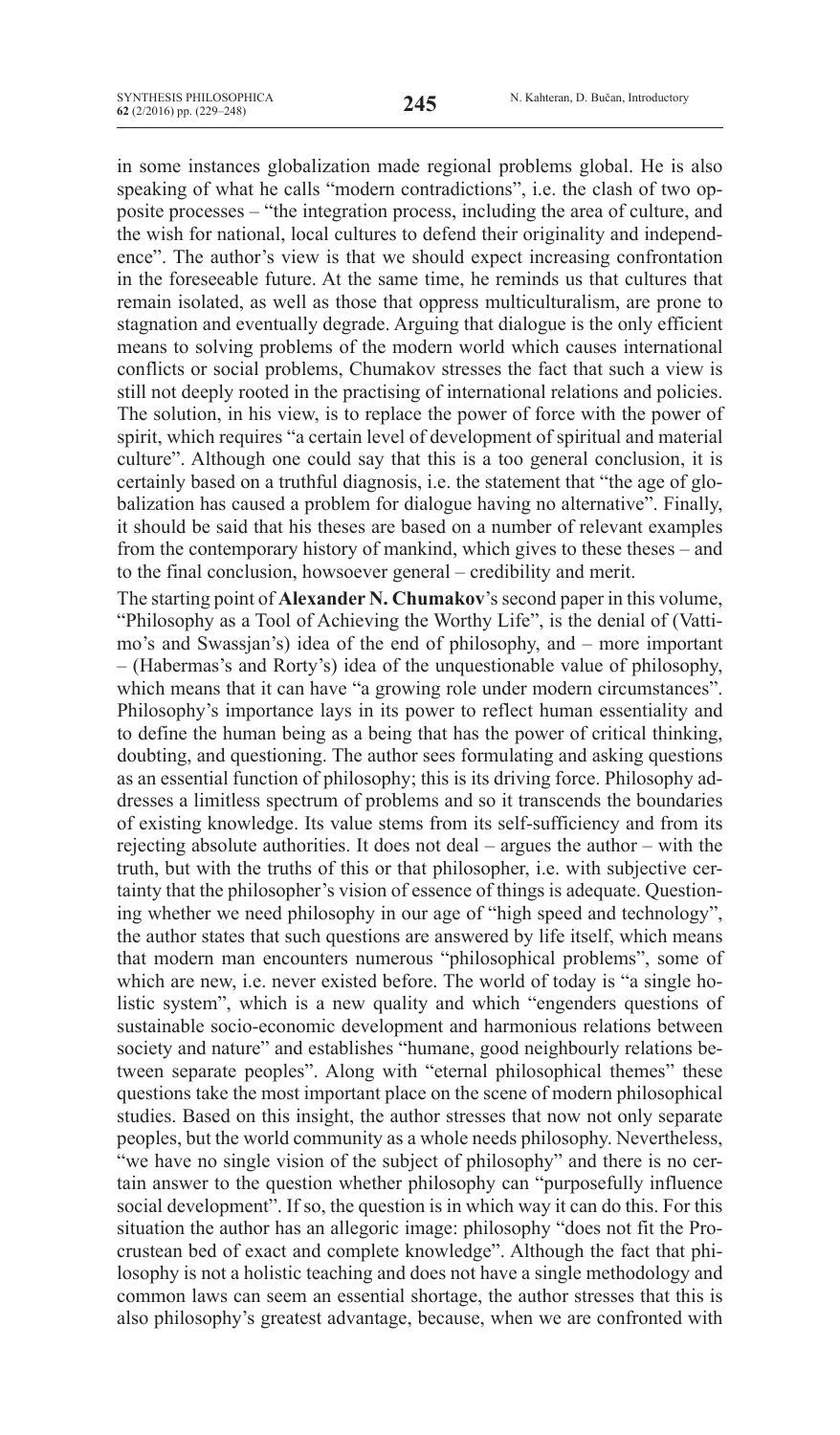complicated systems and when we have search resolutions for complex interdisciplinary problems, rethinking such problems from the point of view of philosophy is essentially valuable. Philosophy addresses problems with much more freedom for interpreting the facts, widening the horizon of our vision of the problem and "initiates new, unusual approaches". The author proceeds further by reminding us of the difference between culture and civilization and defining their role in the shaping of separate nations and the world as a whole. Peoples are different because of their cultures; cultures divide peoples. On the one hand, being a unifying basis for separate communities "is a necessary condition for the existence of social life"; on the other hand, culture is what differentiates and divides peoples. However, different peoples develop common forms of organization of social life and civilization is reflected in these forms. Therefore, civilization "emerges as the means of smoothing cultural diversity" and is a "unifying factor of different countries and peoples". One might say that the world of today, representing "a single holistic system", is, in fact, global civilization. Although different peoples enter the process of civilizational change differently and with different speed, "the essence of global civilization does not change". Its basic contours were formed by the end of the twentieth century and with universal and mass culture, engendered by globalization, it confronts us today with "a single all-human cultural-cumcivilizational system". The result is that in the world of today we are faced with two opposed forces: the centrifugal force based in culture and the centripetal one conditioned by civilization. There is no doubt that this is a complicated issue. Be that as it may, as the author stresses, "it is not possible to acknowledge this reality and build an adequate global world outlook without philosophy". After having read Chumakov's paper, one is tempted to say: the world is not subject to merely man's will to change it; rather only changed man can change the world; and philosophy is the main means to changing man. Is this not what Socrates and his moral philosophy taught us?

**Nevad Kahteran**'s paper should be viewed as a manifesto. It is a paper that not only gives general insight into what has been achieved within the field of the dialogue mentioned in the paper's title ("Recognizing a Model of Postmodern Pluralism through Looking at Islam from the Standpoint of Far Eastern Traditions: A Dialogue between Islam, Hinduism, Buddhism, and Confucianism"), but it also has the value of a programmatic address – or an appeal – to the academic world of Eastern studies. This appeal is due to a situation that the author presents in a single but weighty sentence: "For far too long have the philosophical traditions of the East [...] found themselves excluded from the mainstream of philosophy." However, the possible benefit of the dialogue between philosophies which developed within different cultures goes beyond the borders of academic scholarship, because – as the author stresses

– "the dialogue of various cultures and traditions in the global world becomes a prerequisite for their survival and that of the world community". With regards to the academic world, "the history of world philosophy can no longer ignore its Eastern component", although "the treatment of these Eastern traditions has yet to emerge from the very cramped antechamber to which it is still, all too often, confined". The author's deep belief is that this should no longer be the case, so that he presents a number of examples in this paper which testify, not only to the possibility, but also to the benefits that a comparative inquiry into different philosophical (and cultural) traditions brings. Taking the example of the Islamic tradition (both culturally and philosophically) into consideration, the author first suggests the questions we need to ask ourselves in this regard. These questions are: What constitutes the substantiality and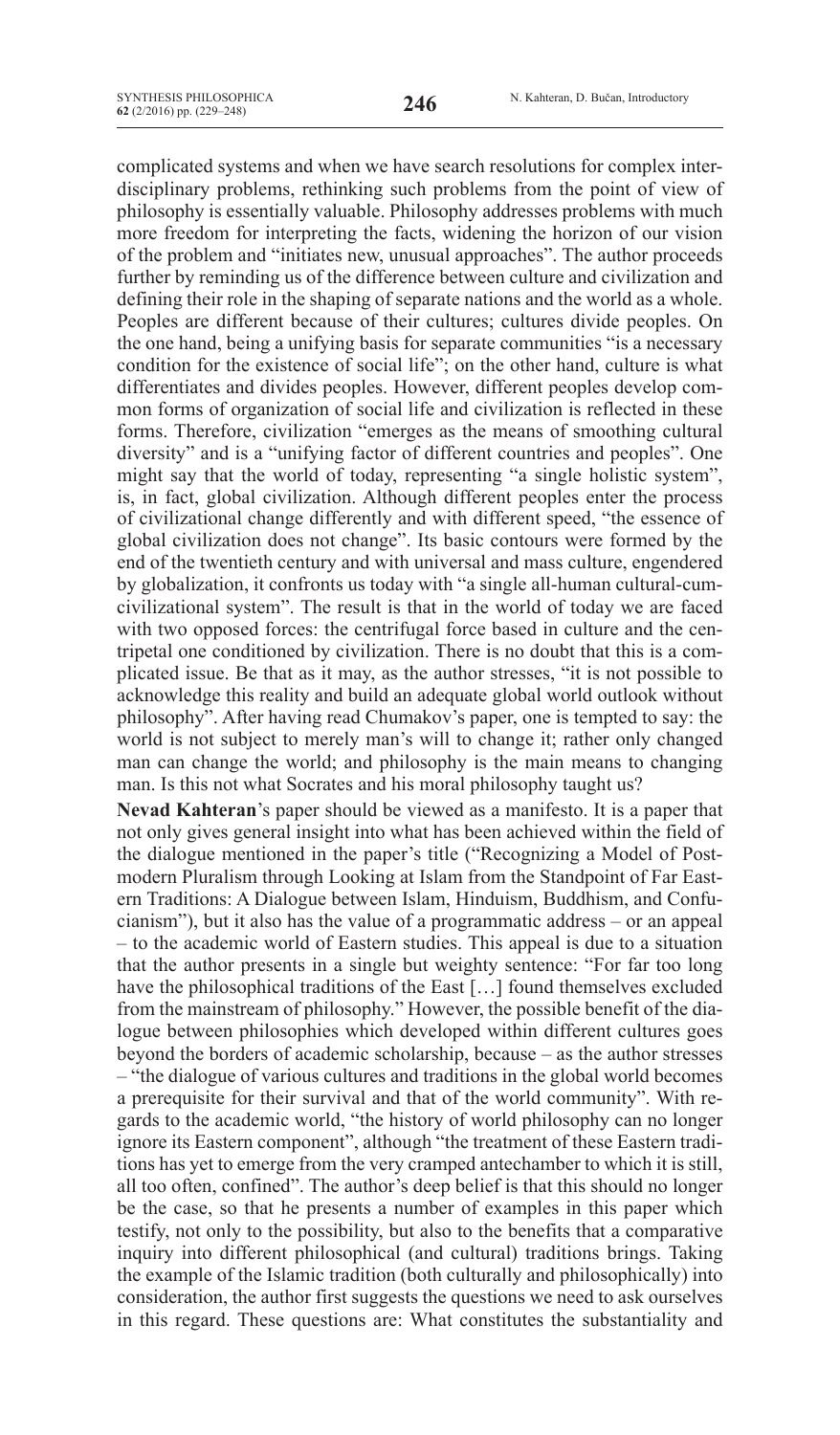value of Islamic philosophical discourse? What is the standard mode of this discourse? What became of visions of life and reality that can even now be discerned as pluralistic in the Islamic legacy? Has the Islamic philosophical paradigm really lost its vitality and vision? These questions are important because in asking them we can learn how to reconcile new contradictions, and – at the same time – we "raise questions concerning the transformation of our Muslim identity and vision towards a global understanding of the human race and the world as a whole". Reminding the reader that, for example, Islam developed its own ways of approaching Indian tradition, the author takes Al-Birūnī's book *Tarīkh al-Hind* as an example of the adoption of a method which presents all the rudiments of modern principles of religious studies. There are, of course, many modern authors (such as Stoddart, Guénon, Pallis, and Coomaraswamy) who, being so-called "perennial thinkers", have understood that there is a "common ground" shared by different traditions. The author of the paper values the work of contemporary authors, who – like F. Mujtabi and Reza-Shah Kazemi – look into cultural diversity of Indian society and Hindu/Muslim cultural relations, or seek common ground between Islam and Buddhism. All such endeavours rediscover a truth that has been almost forgotten within Islam today, namely, that, as the author of the paper states, "Islam is definitely […] a bridge between Asian truths hidden in the treasures of Buddhism, Zen Buddhism, Taoism, Confucianism, and Hinduism, on the one hand, and the truths in the Abrahamic faiths of Judaism and Christianity". By regaining cognizance of this, the universalism of the Islamic model of thinking can be incorporated within the world's philosophical heritage on an equal footing with other great legacies. The same fruits are afforded by insight into the Chinese-Islamic encounter through philosophy and religion. Examples of this are given by the author's presentation of the contribution of Chinese Muslim authors in this field. The author also mentions his own initiative for establishing *A Platform for Islamic-Confucian-Daoist dialogue in the Balkans* as a project aimed at broadening philosophical horizons in the Balkans through the cooperation of philosophers and other scholars from former Yugoslavia and those from China. This is an initiative that shows appreciation for what S. H. Nasr said about Bosnia in the best way; namely, that Bosnia, with its Islamic legacy and living Islamic culture, can play an important role as "a bridge between the Islamic World and the West […] provided it remains faithful to its own universal vision of Islam, threatened nowadays by forces both within and outside its borders". The author's personal "confession" is that the universalist perspective of Sufis in India and of the *Han Kitab* authors (i.e. Chinese Muslim authors) has helped him avoid falling prey to what he calls 'parochial philosophy'. Avoiding such "narrow-mindedness" is but one aspect of the benefit that comparative studies of different cultural traditions and philosophies can bring about. Of probably greater value is the benefit which goes beyond the personal dimension, one that could contribute to the bettering of today's ever more "smaller" but ever more "complicated" world.

Aside from sixteen papers within the thematic block "Islamic and Comparative Philosophy", in the section "Notes and News" we also publish a review of the International Conference *Comparative Perspectives: Islam, Confucianism and Buddhism* (Ljubljana, December 11–13, 2015), written by Maja Veselič, because it is of great importance, especially for the region of Southeast Eu-

\* \* \*